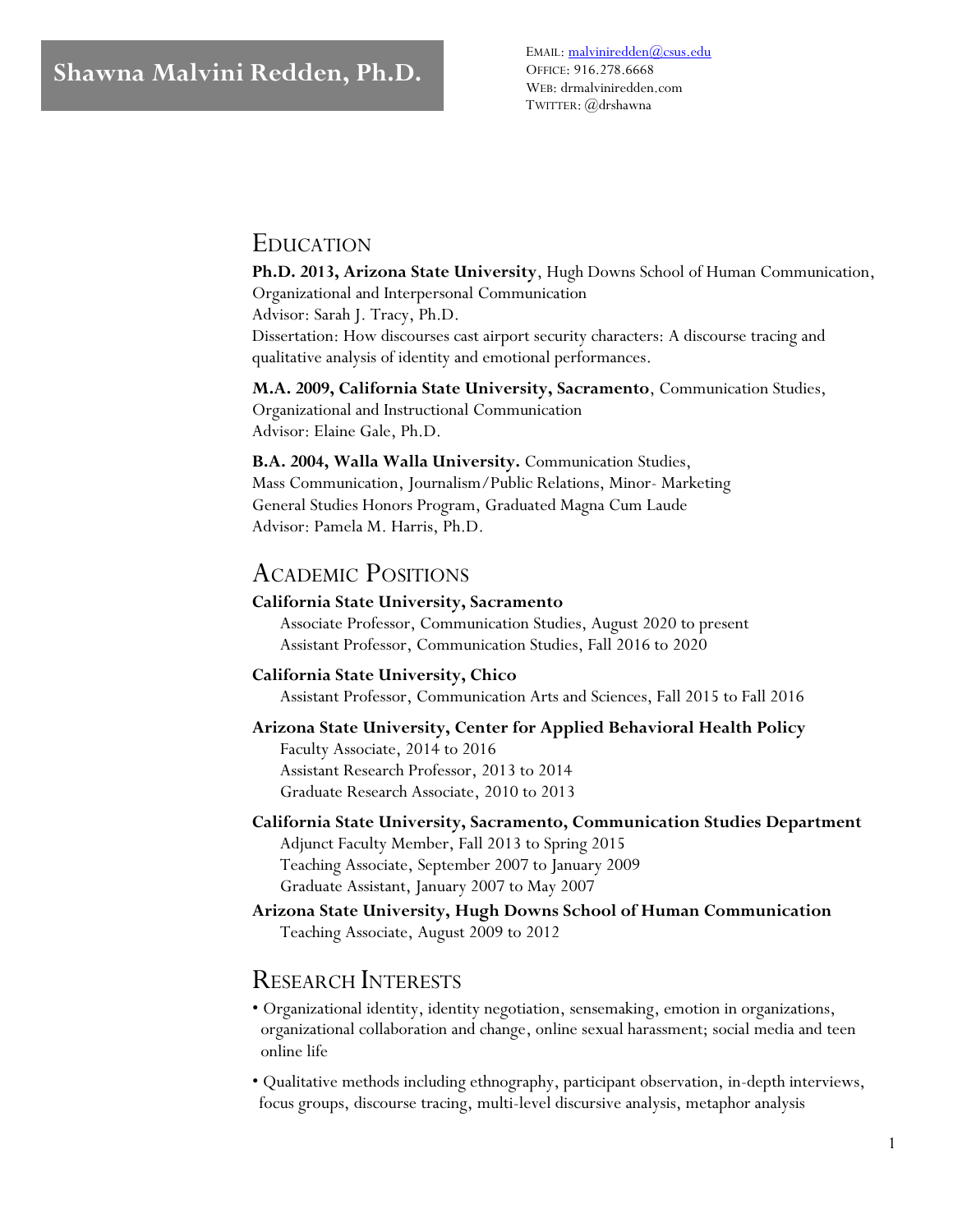# HONORS & AWARDS

- Spring 2021, Sabbatical Leave (for Spring 2022)
- Spring 2021, CSUS Research and Creative Activities Award, \$9,504
- Spring 2020, CSUS Arts & Letters Scholarly and Creative Activities Award, \$3,500 and 3 units assigned time
- Spring 2020, CSUS Arts & Letters Curriculum Redesign Grant, \$500 and 3 units assigned time
- Spring 2019, CSUS Arts & Letters Scholarly and Creative Activities Award, \$3,500 and 3 units assigned time
- Fall 2017, Top Four Paper Award for "Communicating Identity and Emotion to Meet Resistance: An Ethnographic Exploration of Problematic Airport Security Practices." Ethnography Division, National Communication Association annual meeting, Dallas, TX, November 2017.
- Spring 2017, CSUS Research and Creative Activities Award, \$7,500
- Fall 2015, Top Four Paper Award for "Making sense of 'pink elephants,' bureaucratic bullshit, and other metaphors of change: A longitudinal analysis of inter-agency collaboration and large-scale facilitated change projects." Organizational Communication Division, National Communication Association annual meeting, Las Vegas, NV, November 2015.
- Spring 2014, "Best of the B.E.S.T." presentation in Organizational Communication at the International Communication Association convention in Seattle, Washington.
- Fall 2012/Spring 2013, ASU Graduate College Completion Fellowship, \$9,500
- Fall 2012, Top Four Paper Award for "Are 'liquid handcuffs' worth 'money in my pocket'?: A metaphor analysis of recovering drug addicts' sensemaking of medication-assisted treatment." Health Communication Division, National Communication Association annual meeting.
- Summer 2012, Participant, NCA Doctoral Honors Seminar, University of Southern California, July 10-13, 2012.
- Spring 2012, Top Four Paper Award and Top Student Paper Award for "Exploring the emotional cueing of airport security queues: Implications of passenger emotional experience and expression in airports." Organizational Communication Division, International Communication Association annual meeting.
- Spring 2012, Invited featured presenter, International Communication Association Virtual Conference, one of two projects chosen to represent the Organizational Communication Division
- Spring 2012, Teaching Excellence Award, ASU Graduate Professional Student Association
- Spring 2012, Graduate Student Service Award, ASU Graduate Professional Student Association
- Spring 2012, Outstanding Researcher Award, Hugh Downs School of Human Communication

## BOOKS

Malvini Redden, S. (2021). *101 Pat-Downs: An Undercover Look at Airport Security and the TSA.* Potomac Press.

### JOURNAL ARTICLES (BLIND REVIEWED & PEER REFEREED UNLESS OTHERWISE NOTED)

Hanners, K. A., & Malvini Redden, S. (2021). Communicating Values to Cultivate Sustainable Occupational Identity: How Restaurant Workers Resist Service Work Stigma. *Sustainability*, 13(15), 8587. doi:10.3390/su13158587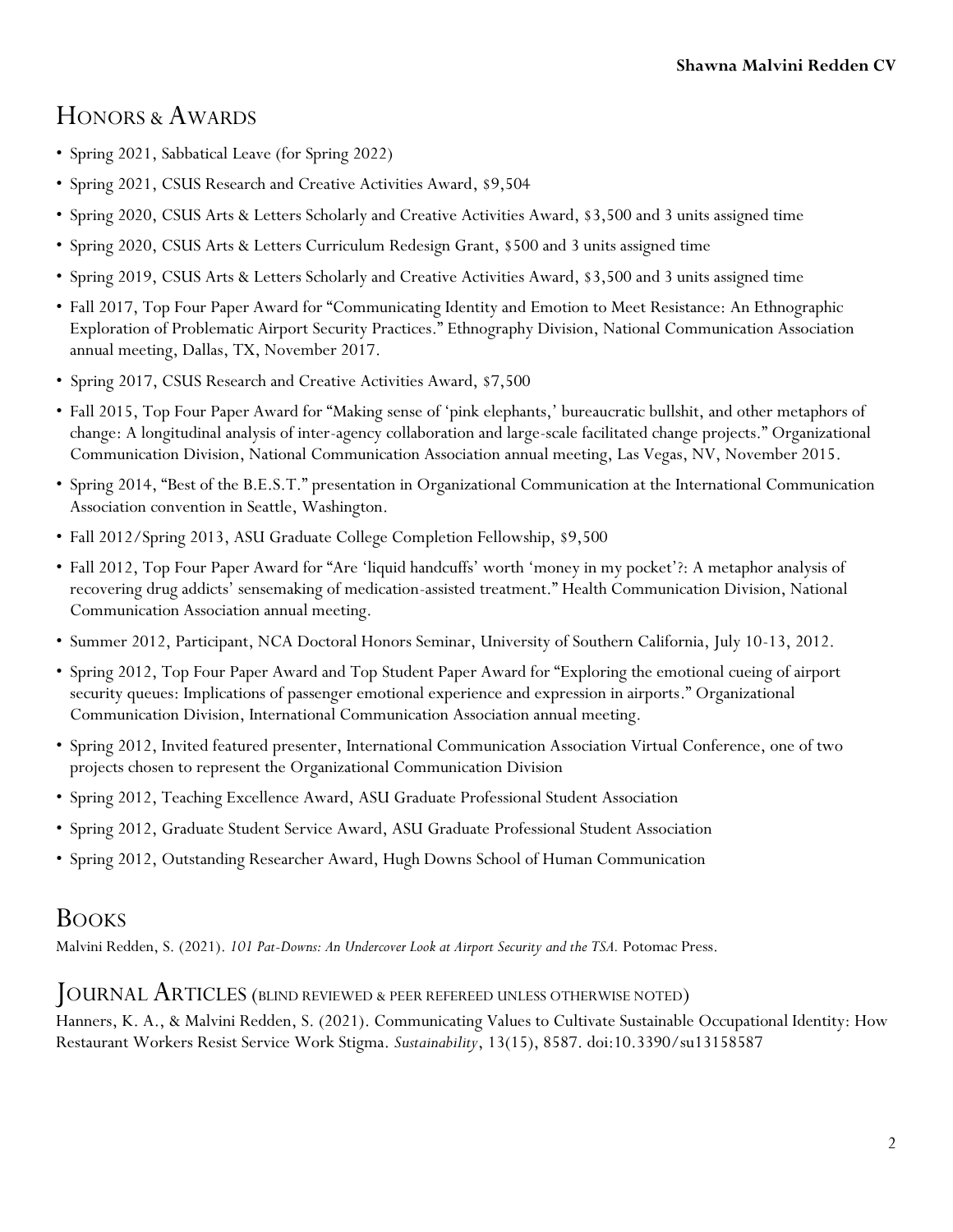### JOURNAL ARTICLES (BLIND REVIEWED & PEER REFEREED UNLESS OTHERWISE NOTED)

Way, A., & Malvini Redden, S. (2020). Working-class wisdom: How relationality and responsibility shape working-class youth's meaning-making on social media. *Journal of Applied Communication Research* (online first). https://doi.org/10.1080/00909882.2020.1837913

Scarduzio**,** J. A., Malvini Redden, S., & Fletcher, J. (2020). Everyone's 'uncomfortable' but only some people report: Privacy management, threshold levels, and reporting decisions stemming from coworker online sexual harassment. *Journal of Applied Communication Research* (online first)*.* https://doi.org[/10.1080/00909882.2020.1849771](https://doi.org/10.1080/00909882.2020.1849771)

Hoffmann-Longtin, K., Brann, M., & The Professional Seminar Delphi Working Group. (2020). "It's hidden, after all:" A modified Delphi study exploring faculty and students' perceptions of a graduate professional seminar in Communication. *Journal of Communication Pedagogy, 3*, 27-48. https://doi.org/10.31446/JCP.2020.05

Malvini Redden, S., & Way, A.K. (2019). How social media discourses organize communication online: A multi-level discursive analysis of tensions and contradictions in teens' online experiences. *Communication Quarterly, 67(5),*477-505. Retrieved from: https://doi.org/10.1080/01463373.2019.1668440

Malvini Redden, S., Clark L., Tracy, S. J. & Shafer, M. (2019). How metaphorical framings build and undermine resilience during change: A longitudinal study of metaphors in team-driven organizational change. *Communication Monographs* (online first). Retrieved from: https://doi.org/10.1080/03637751.2019.1621361

Scarduzio, J.A., Malvini Redden, S., Fletcher, J., & Wilson, K. (2019). "There is a fine line between one's personal life and professional one": Handling employee sexual harassment on Facebook from the victim's perspective. *Qualitative Research Reports* (online first). Retrieved from: https://doi.org/10.1080/17459435.2019.1606849

Malvini Redden, S., & Scarduzio, J. (2018). A different type of dirty work: Hidden taint, intersectionality, and emotion management in bureaucratic organizations. *Communication Monographs, 85*, 224-244. Retrieved from: http://www.tandfonline.com/doi/full/10.1080/03637751.2017.1394580

Way, A.K., & Malvini Redden, S. (2017). The study of youth online: A critical review and agenda. *The Review of Communication, 17*, 119-136. Retrieved from: http://dx.doi.org/10.1080/15358593.2017.1293838

Malvini Redden, S. & Way, A. (2017). 'Adults don't understand': Exploring how teens use dialectical frameworks to navigate webs of tensions in online life. *Journal of Applied Communication Research, 45*(1), 21-41.

Monico, L. B., Mitchell, S. G., Welsh, W., Link, N., Hamilton, L., Malvini Redden, S., Schwartz, R.P., & Friedmann, P. D. (2016). Developing effective interorganizational relationships between community corrections and community treatment providers. *Journal of Offender Rehabilitation*, *55*(7), 484-501.

Malvini Redden, S. (2015). Sky Ops surprise: When near-death experience exposes undercover ethnography. *Departures in Critical Qualitative Research, 4*, 7-34. doi: 10.1525/dcqr.2015.4.1.7*.*

Scarduzio, J.A., & Malvini Redden, S. (2015). The positive outcomes of negative emotional displays: A multi-level analysis of emotion in bureaucratic work. *Electronic Journal of Communication, 25*. Retrieved from http://www.cios.org/getfile/025305\_EJC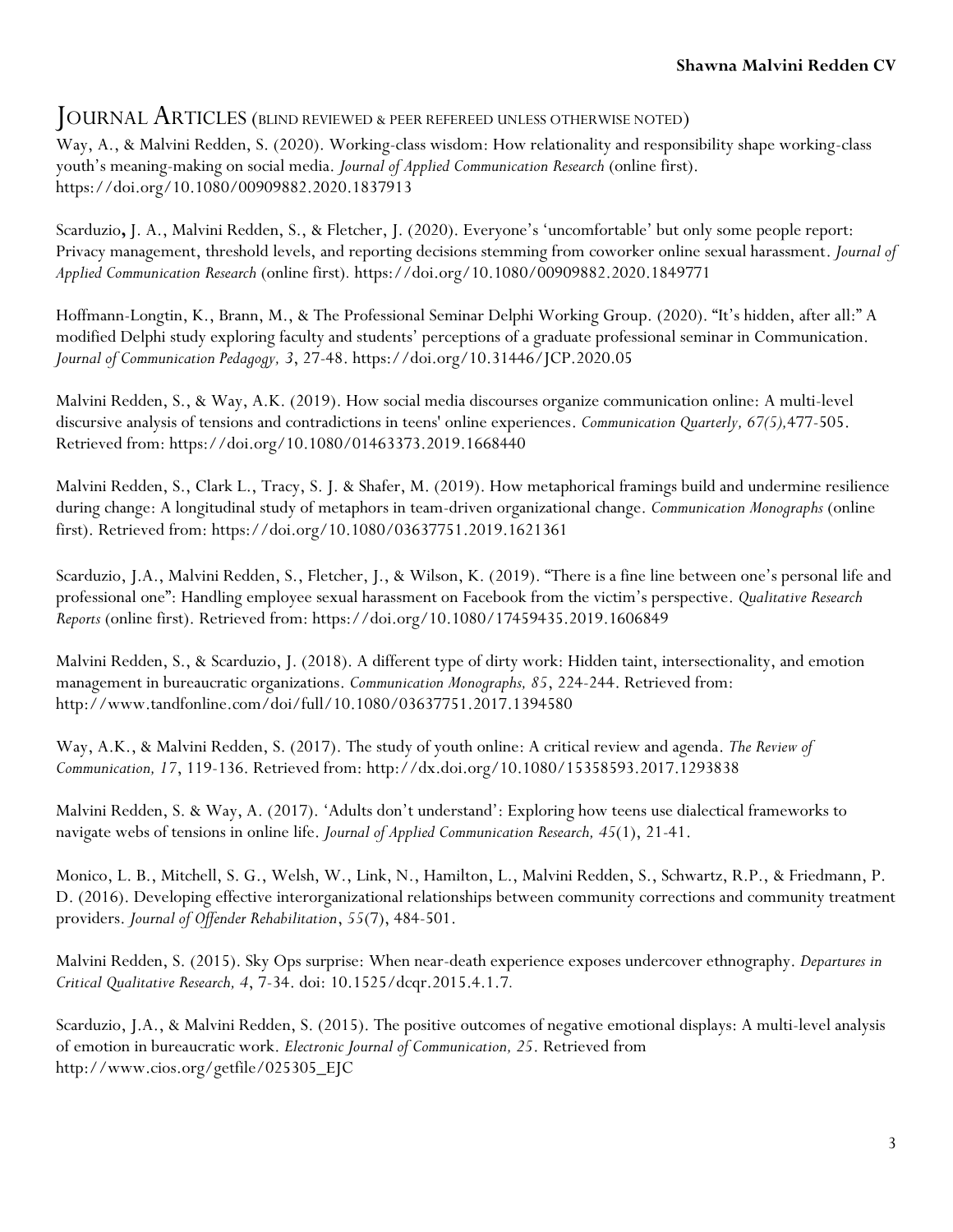### JOURNAL ARTICLES (BLIND REVIEWED & PEER REFEREED UNLESS OTHERWISE NOTED)

Welsh, W., Prendergast, M., Knight, K., Knudsen, H., Monico, L., Gray, J., Abdel-Salam, S., Malvini Redden, S., Link, N., Hamilton, L., Shafer, M.S., & Friedmann, P. (2015). Correlates of interorganizational service coordination in community corrections. *Criminal Justice and Behavior*. doi: 0093854815607306

Tracy, S.J., Eger, E.K., Huffman, T., Malvini Redden, S., & Scarduzio, J. (2014). Narrating the backstage of qualitative research in organizational communication: A synthesis. *Management Communication Quarterly, 28,* 1-10. doi: 10.1177/0893318914536964 (Invited & refereed by editor)

Malvini Redden, S. (2013). How lines organize compulsory interaction, emotion management, and "emotional taxes": The implications of passenger emotion and expression in airport security lines. *Management Communication Quarterly, 27*, 121-149.

Malvini Redden, S., Tracy, S.J., & Shafer, M. (2013). A metaphor analysis of recovering drug addicts' sensemaking of medication-assisted treatment. *Qualitative Health Research, 23,* 951-962.

## BOOK CHAPTERS & ENCYCLOPEDIA ENTRIES

Tracy, S.J., & Malvini Redden, S. (2019). Emotions in organizations. In J. McDonald, & R. Mitra, (Eds.), *Organizational communication theory and practice: Current trends and future directions*. New York: Routledge.

Tracy, S.J., & Malvini Redden, S. (2019). The structuration of emotion. In A. Nicotera (Ed.), *Organizational communication: A comprehensive introduction to the field.* New York: Routledge.

Tracy, S.J., & Malvini Redden, S. (2017). Markers, metaphors and meaning: A visual and creative qualitative approach to data analysis. In K. Elsbach, & R. Kramer (Eds.), *Handbook of qualitative organizational research: Innovative pathways and methods.* New York: Routledge.

Malvini Redden, S. (2017). Discourse tracing. In J. Matthes, C.S. Davis, & Potter, R.F. (Eds.), *International encyclopedia of communication research methods*. New Jersey: Wiley-Blackwell.

Malvini Redden, S. (2017). Metaphor analysis. In J. Matthes, C.S. Davis, & Potter, R.F. (Eds.), *International encyclopedia of communication research methods*. New Jersey: Wiley-Blackwell.

## BOOK REVIEWS

Malvini Redden, S. (2010). Review of "Soul at Work: Spiritual Leadership in Organizations" by Margaret Benefiel. *Women and Language, 33*, 105-106.

# COLLABORATIVE GRANT ACTIVITY

Faculty Associate (2014-2017)/Assistant Research Professor (2013–2014)/Research Assistant (2011–2013).

**Bridging the Gap Offender Reentry Program** (BTG-OR) (2014-2016). (PI: Michael Shafer). BTG-OR is a comprehensive reentry treatment and support program for male offenders releasing from prison, with co-occurring disorders, at medium or high risk of re-offending, and receive community supervision from Maricopa County Adult Probation Department. *Responsibilities*: Qualitative data gathering strategy, protocol development, data analysis, report writing, manuscript development.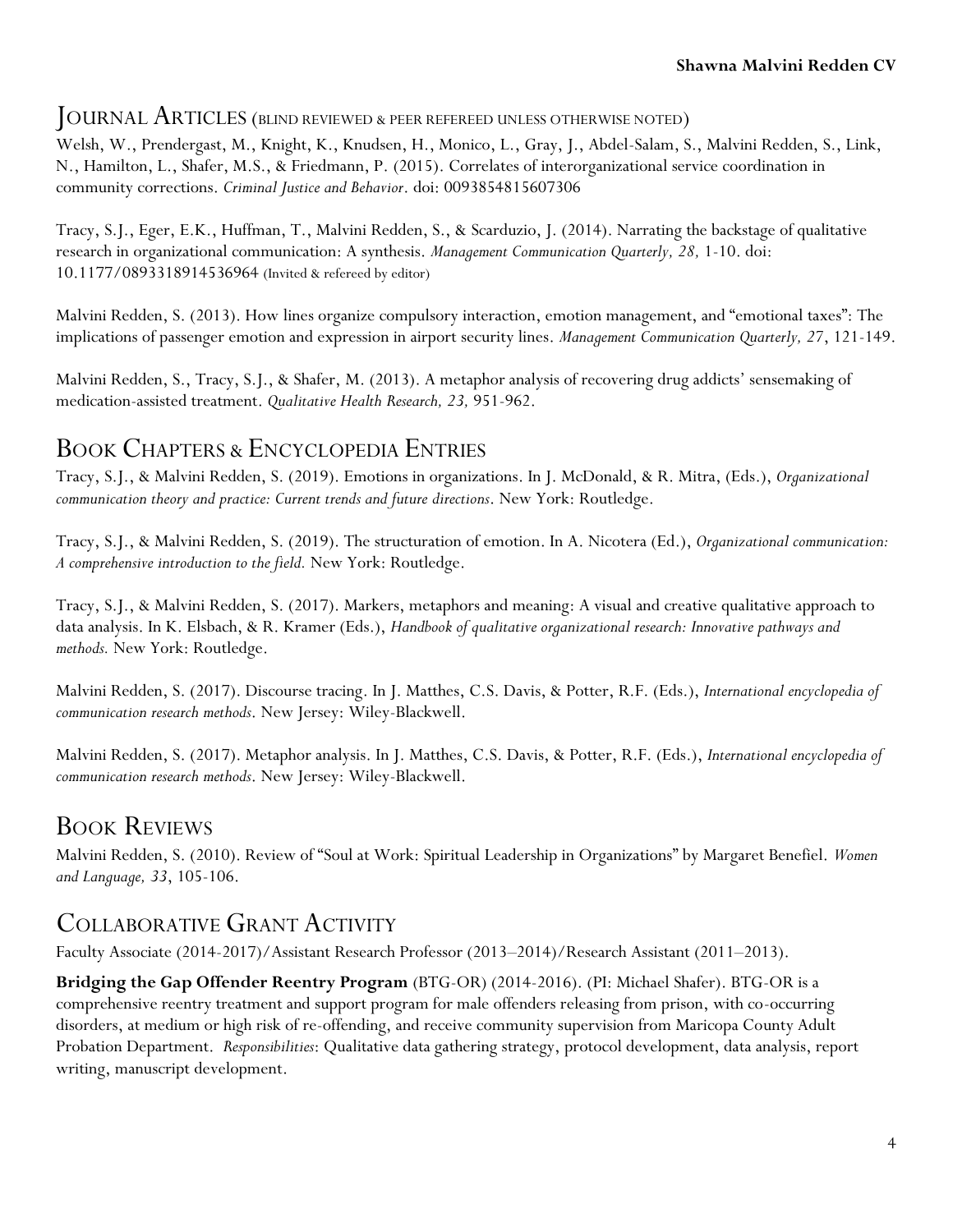# COLLABORATIVE GRANT ACTIVITY, CONTINUED

**Bureau of Justice Assistance and Mental Health Collaboration** (2013-2014). (PI: Michael Shafer) Funding: Bureau of Justice Assistance, Office of Justice Programs, Department of Justice. Purpose: Increase public safety by improving the supervision and treatment of female offenders with serious mental illness and/or co-occurring disorders that are multisystem-involved. *Responsibilities*: Qualitative data gathering strategy, protocol development, analysis, report writing.

**Criminal Justice Drug Abuse Treatment Studies II.** (2011-2013). National Institute on Drug Abuse, National Institutes of Health. (PI: Michael Shafer). Michael.Shafer@asu.edu. \$2,977,760 over 5 years. Project ended 2013.

*Responsibilities:* Acting as technical lead and conceptual co-lead for two of three study protocols involving qualitative data analysis, collaborating with researchers from nine other research sites, developing IRB protocols, analyzing and coding data,

developing manuscripts, helping develop an RO21 NIH grant proposal to extend studies on organizational change.

**Workforce Development to Increase Access to Medication-Assisted Treatment (MAT) Services Among Minority Populations.** (2010-2011). Substance Abuse and Mental Health Services Administration Center for Substance Abuse Treatment; Request for Applications No. TI-10-014; \$750,000. (PI: Michael Shafer).

*Responsibilities:* Co-facilitating and assisting with eight focus groups with recovering substance users from four cultural groups across the U.S., coordinating project communication among affiliated researchers across the country, completing institutional review board application materials for main project, developing focus group protocol and focus group guide, creating codebook for data analysis, analyzing data, writing white papers and academic articles based upon focus group data, compiling environmental scan data, writing case studies of clinics providing MAT, assisting with development of broad-scale quantitative survey for MAT providers, developing messaging for health campaign materials, conducting follow-up focus groups to test health campaign messaging with target audiences.

## INTERNATIONAL, NATIONAL, & REGIONAL CONFERENCE ACTIVITY

#### **COMPETITIVELY SELECTED CONFERENCE PAPERS**

Scarduzio**,** J. A., Malvini Redden, S., & Fletcher, J. *Surviving "uncomfortable" online sexual harassment: An exploration of emotional discomfort and thresholds in reporting decisions.* Paper presented at the 2019 annual conference of the National Communication Association, Baltimore, Maryland.

Tracy, S.J.\*, & Malvini Redden, S. (2019, February). *Explicating and illustrating a structuration model of emotion and organizational communication.* Presented at the Western States Communication Association conference, Seattle, WA. (\*Attending and presenting author)

Malvini Redden, S., & Way, A.K. (2018, November). *Playing with discursive contradictions: How social media organizes communication online*. Presented at the National Communication Association convention, Salt Lake City, UT.

Malvini Redden, S. (2017, November). *Communicating identity and emotion to 'meet resistance': an ethnographic exploration of problematic airport security practices.* Presented at the National Communication Association convention, Dallas, TX. (**Ethnography Division Top Four Paper Award)**

Way, A., & Malvini Redden, S. (2017, November). *"Killing Time" and Finding Meaning Online: Exploring Youth's Communication and Meaningful Work on Social Media*. Presented at the National Communication Association convention, Dallas, TX.

Malvini Redden, S. (2017, May). *Assessing a problematic organization: A multi-level analysis of airport security discourses.* Paper presented at the International Communication Association convention, San Diego, CA.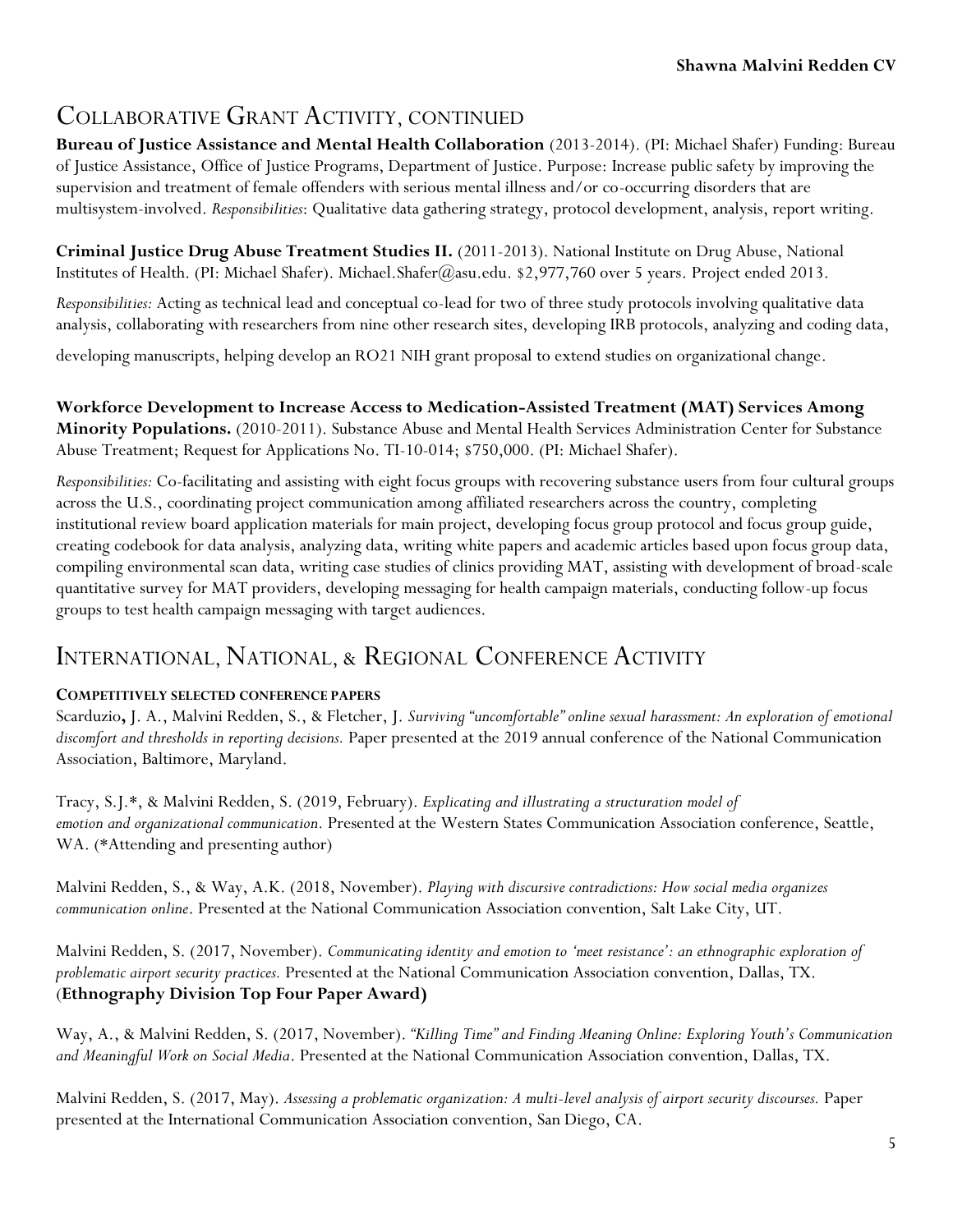#### **COMPETITIVELY SELECTED CONFERENCE PAPERS, CONTINUED**

Malvini Redden, S. (2016, November). *Discourses as the substance of sensemaking: A multi-level analysis of discourses, identity performances, and meaning making in airport security checkpoints*. Paper presented at the National Communication Association convention, Philadelphia, PA.

Way, A.K., & Malvini Redden, S. (2016, November). *The complicated past research regarding youth online activity: A critical review of literature and possibilities for applied scholarly engagement.* Paper presented at the National Communication Association convention, Philadelphia, PA.

Malvini Redden, S., Clark L., Tracy, S. J. & Shafer, M. (2015, November). *Making sense of "pink elephants," bureaucratic bullshit, and other metaphors of change: A longitudinal analysis of inter-agency collaboration and large-scale facilitated change projects*. Paper presented at the annual convention of the National Communication Association, Las Vegas, NV. (**Top Four Paper Award, Organizational Communication division)**

Malvini Redden, S. & Way, A. (2015, November). *'Adults don't understand': Embracing opportunities for innovative communication research and improving the online lives of teens*. Paper presented at the annual convention of the National Communication Association, Las Vegas, NV.

Malvini Redden, S., & Scarduzio, J. (2014, November). *The positive outcomes of negative emotional displays: A multi-level analysis of emotion in bureaucratic work*. Paper presented at the National Communication Association annual meeting, Chicago, IL.

Malvini Redden, S. (2014, November). *Sky Ops surprise: When near-death experience exposes undercover ethnography*. Paper presented at the annual meeting of the National Communication Association, Chicago, IL.

Malvini Redden, S. (2014, May). *The relationships between identity, emotion and sensemaking: A case study of airport security characters*. Presented at the International Communication Association annual conference, Seattle, WA. (**Won "Best of the B.E.S.T." for the Organizational Communication division's identity and identification panel).**

Malvini Redden, S., Tracy, S.J., & Shafer, M. (2012, November). *Are 'liquid handcuffs' worth 'money in my pocket'?: A metaphor analysis of recovering drug addicts' sensemaking of medication-assisted treatment.*" Presented at the annual meeting of the National Communication Association, Orlando, FL. (**Top Four Paper Award, Health Communication Division)**

Malvini Redden, S. (2012, November). *'It's between you, me, and the deep blue sea,' until it isn't: Exploring privacy boundaries and blow-ups in workplace peer friendships*. Presented at the annual meeting of National Communication Association, Orlando, FL.

Malvini Redden, S. (2012, May). *Exploring the emotional cueing of airport security queues: Implications of passenger emotional experience and expression in airports.* Presented at the International Communication Association meeting, Phoenix, AZ. (**Top Four Paper Award and Top Student Paper, Organizational Communication Division**; Chosen as one of two Organizational Communication division papers to be featured in a Virtual Conference concurrent with the live conference)

Malvini Redden, S. (2012, February). *When feelings fly: Communication consequences of emotion management in airport.* Paper presented at the annual meeting of the Western States Communication Association, Albuquerque, NM.

Malvini Redden, S. (2011, February). *Building community and writing for change: Using civically engaged letters to achieve liberatory education.* Paper presented at the annual meeting of the Western States Communication Association, Monterey, CA.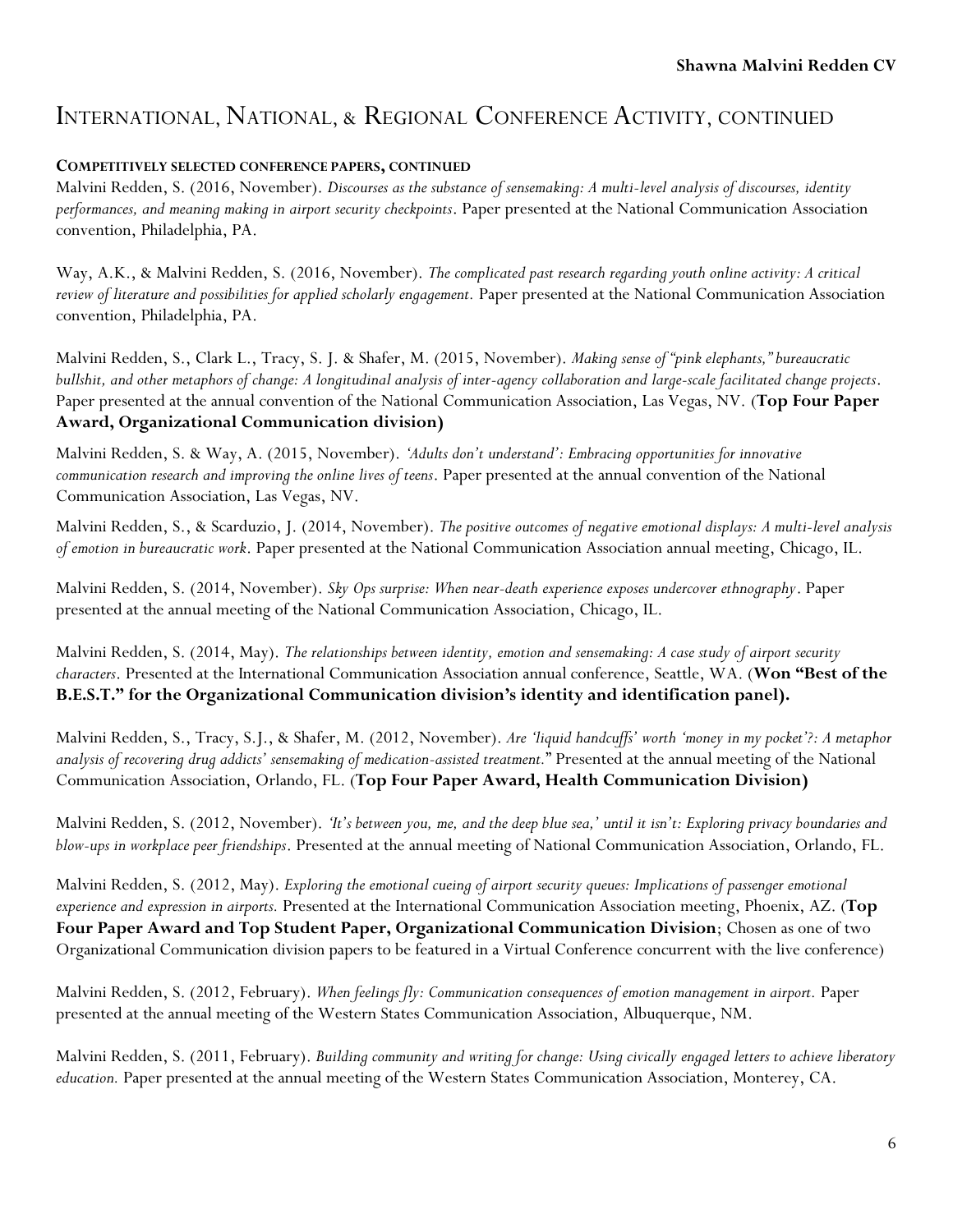#### **COMPETITIVELY SELECTED CONFERENCE PAPERS, CONTINUED**

Malvini Redden, S. (2011, February). *When God is in the policy: Implications of spiritually-based organizing, policy, and practices.* Paper presented at the annual meeting of the Western States Communication Association, Monterey, CA.

Malvini Redden, S. (2010, November). *Bridges between spirituality and organizations: Making sense of mission in faith-based health care.* Paper presented at the annual meeting of the National Communication Association, San Francisco, CA.

Malvini, S. (2009, November). *In print, online and in your face: Conceptualizing and communicating spiritual mission in a religious non-profit health care organization.* Paper presented at the National Communication Association meeting, Chicago, IL.

Lindsey, L.M., Ah Yun, K., Devere, D., Lucier, K., & Malvini, S. (2009, February). *Are you gettin' any? Evaluating a campaign to increase college women's folic acid use.* Co-author on paper presented at the annual meeting of the Western States Communication Association, Phoenix, AZ.

Malvini, S. (2008, November). *"You're Right Where You Belong": Communicating and constructing organizational identity and culture through narrative.* Paper presented at the National Communication Association meeting, San Diego, CA.

#### **PRECONFERENCE AND SHORT COURSE PRESENTING**

Malvini Redden, S. (2015, November). Presenter. *Qualitative data analysis: Unmasking the backstage steps of making sense of qualitative data.* Short course and workshop presented at the National Communication Association meeting, Las Vegas, NV.

Malvini Redden, S. (2014, November). Presenter. *Qualitative data analysis: Unmasking the backstage steps of making sense of qualitative data.* Short course and workshop presented at the National Communication Association meeting, Chicago, IL.

Malvini Redden, S. (2013, November). Presenter with Marianne LeGreco. *Making sense of qualitative data: A workshop illuminating the backstage practice of ethnographic analysis*. Preconference presentation and workshop presented at the National Communication Association meeting, Washington, DC.

Malvini Redden, S. (2013, November). Presenter. *Qualitative data analysis: Unmasking the backstage steps of making sense of qualitative data.* Short course and workshop presented at the National Communication Association, Washington, DC.

Malvini Redden, S. (2012, November). Presenter. *Qualitative data analysis: Unmasking the backstage steps of making sense of qualitative data.* Short course presented at the annual meeting of the National Communication Association, Orlando, FL.

#### **PARTICIPATION ON COMPETITIVELY SELECTED DISCUSSION PANELS**

Malvini Redden, S., & Way, A.K. (2019, November). *How teens talk about gender, race, and class online: An intersectional approach to communication, identity, and social media.* Paper on competitive discussion panel accepted for the 2019 annual conference of the National Communication Association, Baltimore, Maryland.

Way, A.K., & Malvini Redden, S. (2019, November). *Surviving Misconceptions That Continue to Influence the Organizational Communication Discipline.* Organized and facilitated an 8-member panel at the annual conference of the National Communication Association, Baltimore, Maryland.

Malvini Redden, S. (2019, November). *Surviving Shortened Semesters: Best Practices for Extended Class Cancellations.* Discussion panel presented at the annual conference of the National Communication Association, Baltimore, Maryland.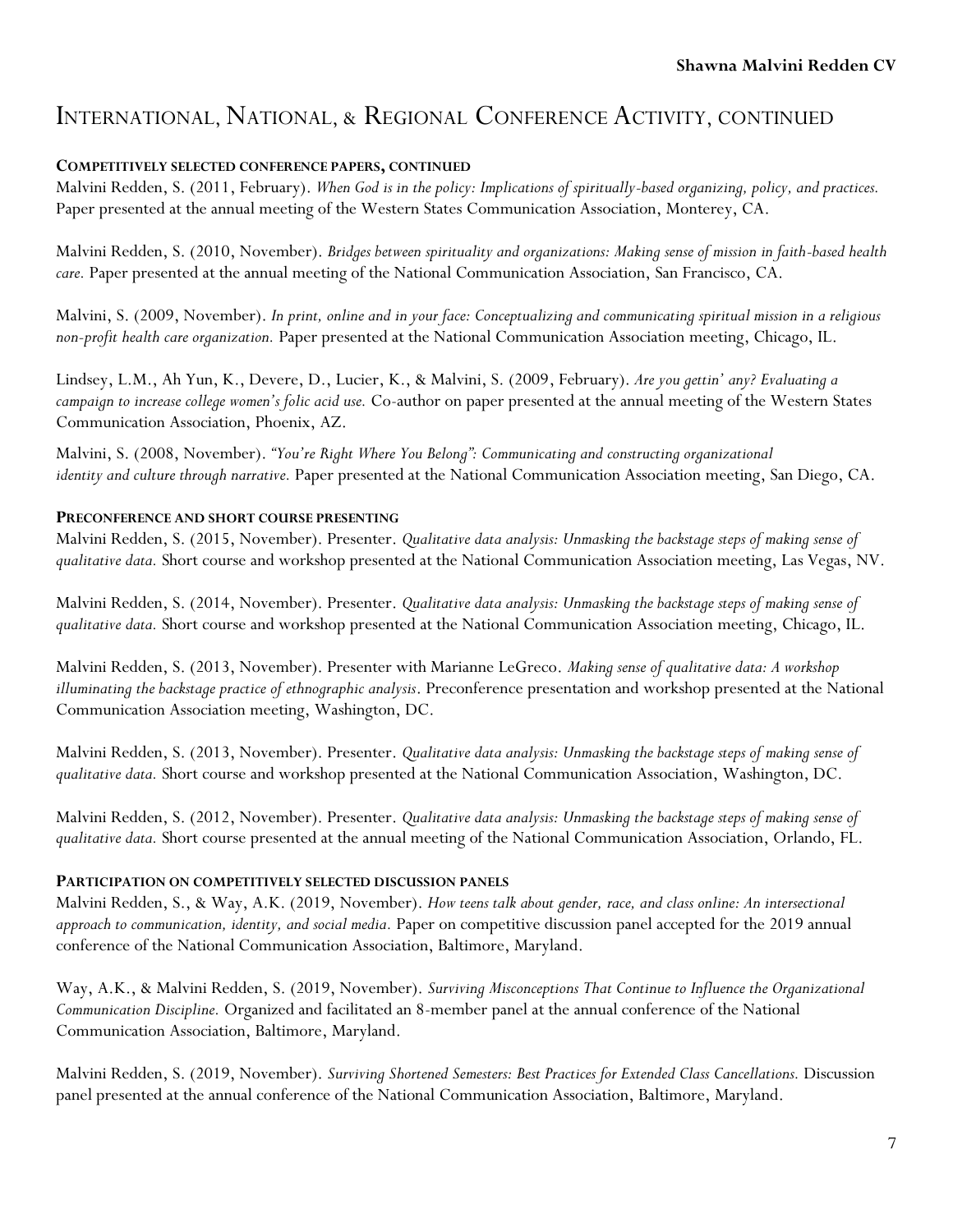#### **PARTICIPATION ON COMPETITIVELY SELECTED DISCUSSION PANELS, CONTINUED**

Way, A.K., & Malvini Redden, S. (2018, November). Critical *play: Pushing boundaries with innovative research methodologies*. Organized and facilitated an 8-member discussion panel at the National Communication Association convention in Salt Lake City, UT. **Chosen as one of the conference's "Spotlight" panels.**

Malvini Redden, S. (2018, November). *Using LEGO playgroups to address issues in organizational communication.* Breakout group facilitator at the National Communication Association convention in Salt Lake City, UT.

Malvini Redden, S., & Way, A.K. (2018, March). *Researching from within: Partnering with youth to explore their negotiation of online organizing, engagement, and identity*. Paper presented at the Qualitative Research in Management and Organization conference, Albuquerque, NM.

Malvini Redden, S. (2017, November). *Breakthroughs, breakdowns, and tips: How practical wisdom can help researchers gain access to organizations*. Panel participant at the National Communication Association convention, Dallas, TX.

Tracy, S.J., & Malvini Redden, S. (2016, November). *Markers, metaphors, and meaning: Drawings as a visual and creative qualitative research methodology in organizations.* Paper presented at the National Communication Association convention, Philadelphia, PA.

Way, A., & Malvini Redden, S. (2016, April). *The dialogue surrounding youth engagement online: A critical review of literature*. Paper presented at the Qualitative Research in Management and Organization conference, Albuquerque, NM.

Scarduzio, J.S., & Malvini Redden, S. (2015, October). *'Isms' and emotions in bureaucratic work: Exploring emotion, gender, race, sexuality, and class in municipal courtrooms and airport security checkpoints*. Paper presented at the annual meeting of the Organization for the Study of Language and Gender.

Tracy, S.J., Malvini Redden, S., Brooks, M., Clark, L., Mulvey, P., & Shafer, M. (2014, April). *Toward a meaningful, multisited, big-data qualitative data analysis*. Project presented at the Qualitative Research in Management and Organization conference in Albuquerque, NM

Malvini Redden, S. (2014, April). *A crystallized approach to identity performances in airport security: Connecting multi-level discursive analysis with embodied, embedded ethnographic research*. Paper presented at the Qualitative Research in Management and Organization conference in Albuquerque, NM.

Malvini Redden, S. (2013, November). *When "putting food on the table" means being a "patriot," enforcing "the rules," acting like a "robot," and taking abuse from the "flying public": Exploring the discursive landscape and material challenges of being a Transportation Security Administration officer*. Paper presented at the National Communication Association conference, Washington, DC.

Tracy, S.J. & Malvini Redden, S. (2013, May). *Markers, metaphors, and meaning: A visual approach to teaching inductive interpretation*. Paper presented at the annual meeting of the International Congress of Qualitative Inquiry, Champaign-Urbana, IL.

Malvini Redden, S. (2013, February). *Taking the emotional tax out of air travel: Understanding interactions in airport security screenings using organizational communication theory*. Paper presented at the Western States Communication Association, Reno, NV.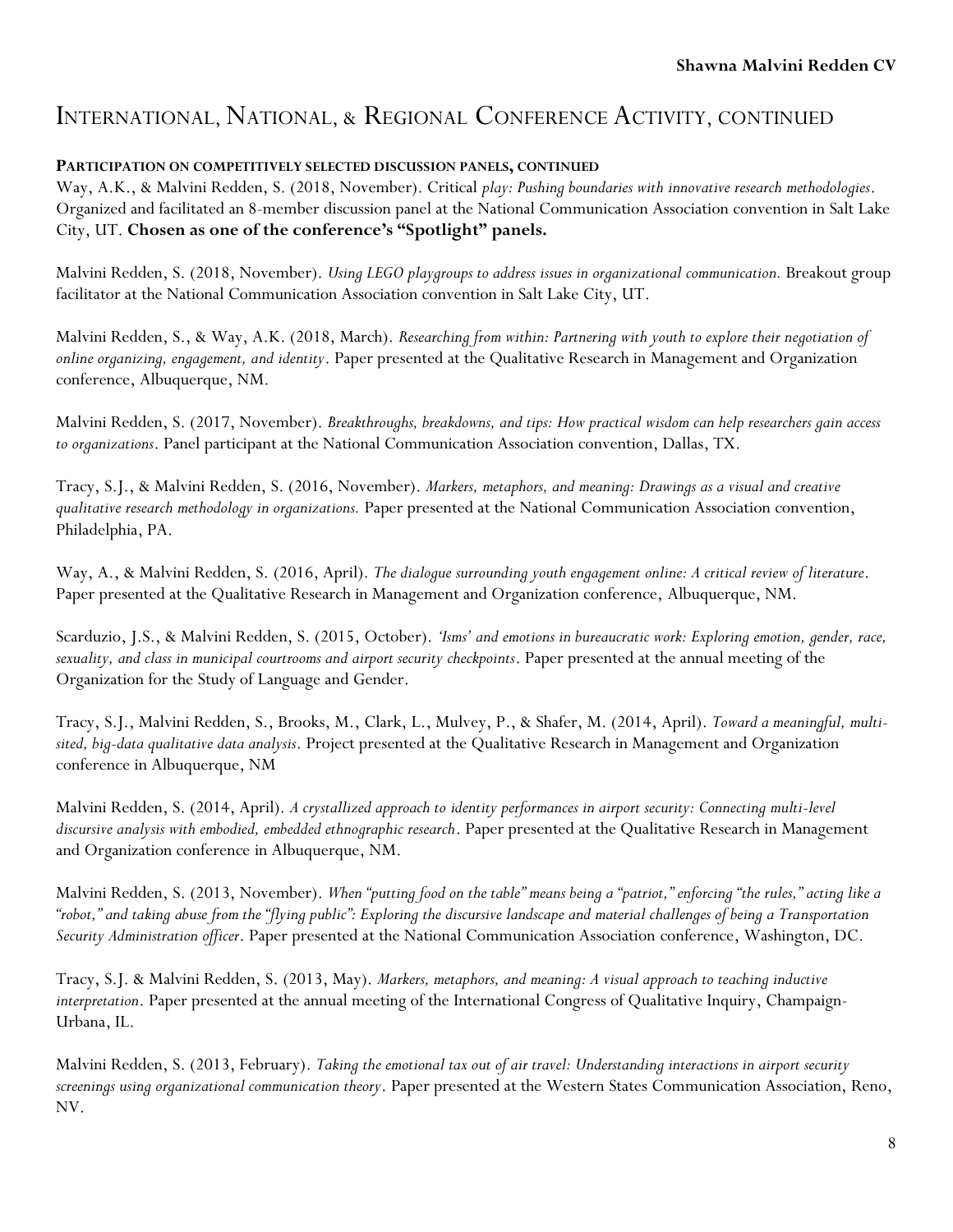### **PARTICIPATION ON COMPETITIVELY SELECTED DISCUSSION PANELS, CONTINUED**

Shafer, M. S., Hobbs, E., Malvini Redden, S., Tracy, S. J., Roberto, A., Rivera, R., Krom, L. (2012, June). *Development of informational materials about medication-assisted treatment*. Project presented at the National Institute of Drug Abuse College of Problems on Drug Dependence, Palm Springs, CA.

Malvini Redden, S., & Fleischer, K. (2012, May). *Emotional fire and ice: Modeling the social influences of emotion across four dimensions.* Paper presented at the annual meeting of the International Communication Association, Phoenix, AZ.

Malvini Redden, S. (2012, April). *Embodying research and re-imagining focus groups: Autoethnographic reflections of a multiinstitution granted research project with recovering drug addicts.* Paper presented at the biennial meeting of the Qualitative Research in Management and Organization conference, Albuquerque, NM.

Malvini Redden, S. (2012, February). *Taking Foucault to the airport: Understanding discipline, surveillance, and resistance in airport security screenings*. Paper presented at the Western States Communication Association annual meeting, Albuquerque, NM.

Malvini Redden, S. (2012, February). *'I try to think Disneyland, but it's more like the post office… no, the DMV': Sensemaking in line at the airport.* Paper presented at the Western States Communication Association annual meeting, Albuquerque, NM.

Malvini Redden, S. (2011, November). *'How's that gonna work?': Addressing work/life conflict and flexible scheduling with optimism and aplomb.* Paper presented at the annual meeting of the National Communication Association, New Orleans, LA.

Malvini Redden, S., & Krom, L. (2011, October). *Medication assisted treatment in special populations: Adapting evidence based practices.* Project presented at the annual meeting of the Addiction Health Services Research Association, Fairfax, VA.

Malvini Redden, S. (2011, February) *From 'incapacitating disability' to family friendly: Revising maternity leave policies in a nonprofit health care system.* Presentation at the Western States Communication Association annual meeting, Monterey, CA.

Malvini, S. (2008, November). *Sharing God's love in the twenty-first century: Faith-based health care institutions use technology to spread their mission.* Presentation at the annual meeting of the National Communication Association, San Diego, CA.

Malvini, S. (2007, November). *Trouble in paradise: The intersection of faith, audience and persuasion at Paradise Valley Hospital.* Paper presented at the annual meeting of the National Communication Association, Chicago, IL.

### RESEARCH ACCEPTED FOR PRESENTATION

Malvini Redden, S., & Way, A.K. "Organizational for Renewal and Transformation" Organizational Communication Division Preconference. (Accepted for presented at the NCA convention in Seattle, WA)

Way, A.K., & Malvini Redden, S. "Working Class Wisdom as Resource for Navigating Youth Experiences of Family, Work, and Identity." (Accepted for presented at the NCA convention in Seattle, WA)

Adams, Madison, F., Scarduzio, J.A., & Malvini Redden, S. "'It shouldn't have been me getting punished': The role of sensegiving and sensebreaking in reporting sexual harassment." (Accepted for presented at the NCA convention in Seattle)

Malvini Redden, S. "Researching and Writing About Online Sexual Harassment: Employing Empathy, Deep Listening, and Observation to Stay Close to Lived Experiences." Accepted for presentation at the 2020 Qualitative Research in Management conference, Albuquerque, NM. [Postponed due to COVID-19].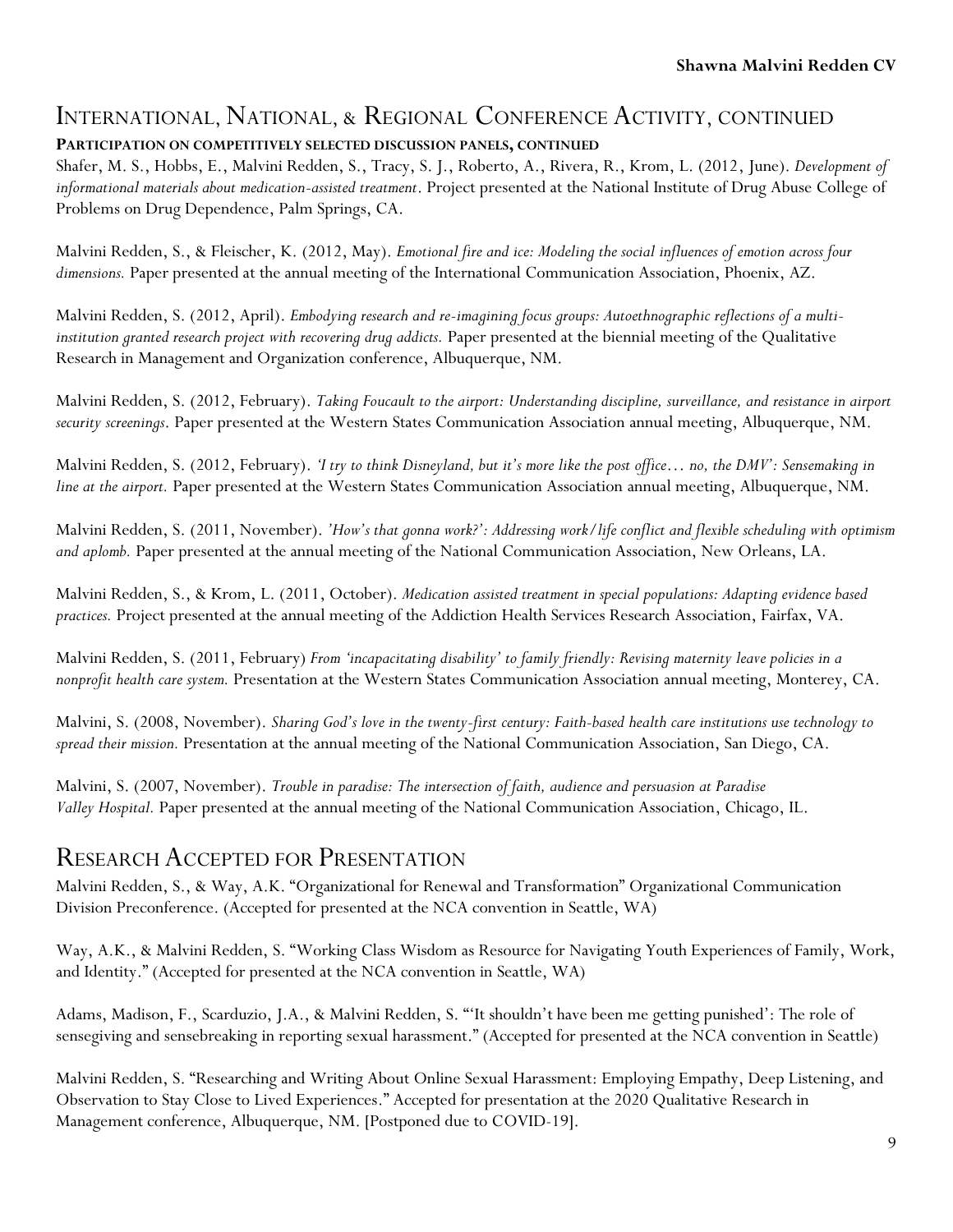## RESEARCH IN PROGRESS

Scarduzio, J., & Malvini Redden, S. Investigating Online Sexual Harassment Among Coworkers: Reporting Decisions and Their Relationship to Personal Thresholds. (To be submitted to *Management Communication Quarterly*)

Malvini Redden, S. Discourses as the Substance of Sensemaking: A Multi-Level Analysis of Discourses, Identity Performances, and Meaning Making in Airport Security Checkpoints. (For *Management Communication Quarterly*)

Malvini Redden, S., & Way, A.K. How youth experience gender, race, and class online: Understanding how social media shapes young people's communication. (To be submitted to the *Journal of Applied Communication Research*)

Malvini Redden, S. "It's between you, me, and the deep blue sea," until it isn't: Exploring privacy boundaries and blow-ups in workplace peer friendships. (Working title.)

## INDEPENDENT GRANT ACTIVITY

- Spring 2021, CSUS Research and Creative Activity Award, \$9,504
- Spring 2020, CSUS Arts & Letters Scholarly and Creative Activities Award, \$3,500 and 3 units assigned time
- Spring 2020, CSUS Arts & Letters Curriculum Redesign Grant, \$500 and 3 units assigned time
- Summer 2019: Waterhouse Family Institute Grant, \$10,000 (not awarded; top 3 finalist)
- Spring 2019, CSUS Arts & Letters Scholarly and Creative Activities Award, \$3,500 and 3 units assigned time
- Fall 2018: CSUS Research and Creative Activity Award, \$7,500 (not awarded)
- Fall 2018: CSUS Arts & Letters Scholarly and Creative Activities Award, \$3,500 + 3 units assigned time
- Fall 2018: CSUS Faculty Research Incentive Grant \$2,500
- Fall 2017: CSUS University Enterprises Campus Grants Program, \$5,000 (not awarded)
- Spring 2017: CSUS Research and Creative Activities Award, \$7,500
- Spring 2017: CSU Chancellor's "Promising Practices" course redesign grant, \$12,000 (not awarded)
- Fall 2016: CSUS University Enterprises Campus Grants Program, \$5,000 (not awarded)
- Fall 2016: CSUS Probationary Faculty Development Grant, \$500 and 3-units of release time (not awarded)
- Spring 2016: CSU Research, Scholarly, and Creative Activities Program grant, \$5,250 (awarded but not accepted)
- Spring 2016: CSU Chancellor's "Promising Practices" course redesign grant, \$11,008 (awarded but not accepted)
- Fall 2015: National Communication Association Advancing the Discipline grant, \$5,000 (not awarded)
- Fall 2012: ASU Graduate Student Professional Association Travel Grant, \$550
- Fall 2012: ASU Graduate Research Support Program Grant, \$2,000
- Spring 2012: Hugh Downs School of Human Communication Summer Block Research Grant, \$5,000
- Fall 2011: ASU Graduate Student Professional Association Travel Grant, \$750
- Spring 2011: ASU Graduate Student Professional Association Jump Start Grant, \$500
- Spring 2011: Hugh Downs School of Human Communication Summer Block Research Grant, \$1,000
- Spring 2011: ASU Graduate Student Professional Association Travel Grant, \$200/Hugh Downs Travel Grant \$250
- Fall 2010: ASU Graduate Student Professional Association Travel Grant \$750
- Fall 2010: ASU Graduate Research Support Program Grant, \$750
- Spring 2010: Hugh Downs School of Human Communication Summer Block Research Grant \$1,100
- Fall 2010: ASU Graduate Student Professional Association Travel Grant \$750/Hugh Downs Travel Grant \$750

### PROFESSIONAL DEVELOPMENT

- Fall 2020, Participant, Fall Convocation on Antiracism at CSUS
- Fall 2019-Spring 2020, Co-leading a Faculty Scholarly Community about Qualitative Research at CSUS
- Spring 2018, Attended the Western States Communication Association
- Fall 2017-Spring 2018, Co-leading a Faculty Scholarly Community about Qualitative Research at CSUS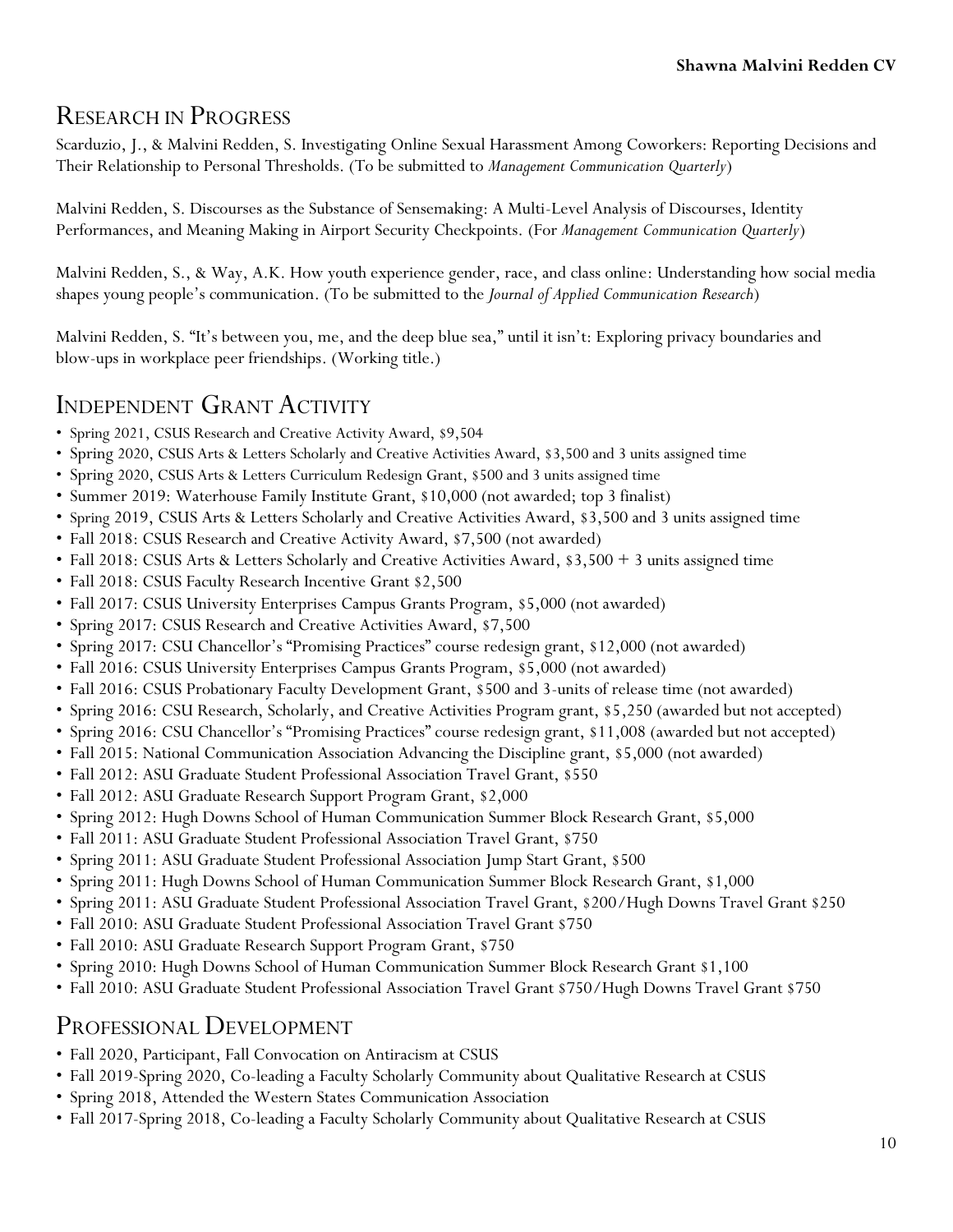## PROFESSIONAL DEVELOPMENT, CONTINUED

- Spring 2016, Attended the Organizational Communication Traditions conference, Austin, TX
- Spring 2016, Participating in a Faculty Learning Community "Write a Journal Article in 12 weeks" at CSU Chico
- Summer 2014, Attended BlogHer 14, blogging, writing and publishing conference
- Spring 2013, Attended NVIVO workshop on mixed methods research
- Fall 2011-Fall 2012, Participant in "First Friday Forum," a monthly professional development seminar series and dissertation workshop in the ASU Hugh Downs School of Human Communication
- Spring 2011, Attended the ASU Narrative Arts-based and "Post" Approaches to Research Conference
- Fall 2010, Attended ASU Graduate College "Strategies for Success" seminar
- Fall 2010, Attended ASU Teaching & Learning seminar "Applying the Seven Principles of Good Teaching"
- Fall 2010, Participated in ASU's Preparing Future Faculty program
- Summer 2007, Volunteered as a Graduate Assistant for Dr. Jaccie Irwin's Presentational Speaking in the Organization

## INVITED LECTURES AND APPEARANCES

- Spring 2021, Guest speaker regarding qualitative research in Dr. Jeffrey Treem's qualitative research methods course at University of Texas, Austin
- Spring 2020, Guest speaker regarding emotion and organizing in Dr. Justin Boren's organizational communication course at Santa Clara University
- Fall 2019, Guest speaker regarding college success in Chris Maben's Freshman Seminar
- Spring 2019, Guest speaker regarding social media and communication in Kristen Tudor's Communication Survey Course
- Fall 2018, Guest speaker regarding college success in Chris Maben's Freshman Seminar
- Fall 2018, Guest speaker regarding college success in Dr. Jacqueline Irwin's Freshman Seminar
- Spring 2018, Attended Pam Sanger's Senior Seminar in Interpersonal Communication class poster presentations
- Spring 2018, Guest speaker regarding grad school in Pam Sanger's Senior Seminar in Interpersonal Communication class
- Spring 2018, Guest speaker regarding organizational communication in Kristen Tudor's Survey of Communication course
- Spring 2018, Guest speaker regarding social media and communication in Timi Poeppelman's Public Relations course
- Spring 2018, Guest speaker regarding social media and communication in Timi Poeppelman's Gender in the Media course
- Spring 2018, Guest speaker regarding social media and communication in Timi Poeppelman's Media Courses (x2)
- Fall 2017, Guest speaker regarding social media and communication in Krisi Gorgevich's Communication Survey
- Fall 2017, Guest speaker regarding job hunting in Dr. Sarah J. Tracy's First Friday Forum Course.
- Spring 2017, Guest speaker regarding discourse tracing in Dr. Marianne LeGreco's Methods Course
- Fall 2016, Guest speaker regarding teens and social media in Kathleen Lucier's COMS 100A course
- Fall 2014, Guest speaker regarding gender and media in Dr. Janell Bauer's Women, Men, and the Media course.
- Spring 2013, Guest speaker regarding qualitative methods in Dr. Sarah J. Tracy's Advanced Qualitative Methods course.
- Fall 2012, Guest speaker regarding emotional management and emotional labor in Instructor Marie-Louise Paulesc's Communication in Everyday Life course.
- Fall 2012, Guest speaker regarding emotional taxes in airport security lines at the Tempe Chapter of the Philanthropic Educational Organization.
- Spring 2012, Guest lecture regarding emotion management in Gino Giannini's Organizational Communication Course.
- Fall 2011, Guest speaker on academic conferences in Dr. Nick Trujillo's graduate qualitative methods course.
- Fall 2011, Guest lecture on focus group methodology in Dr. Michael Shafer's SWG 623 Agency and Community-Based Research course.
- Spring 2011, Guest lecture on research methods in Dr. Sarah Tracy's COM 404 Research Practicum course.
- Spring 2010, Guest lecture on rhetorical methods in Dr. Jess Alberts' COM 100 Intro to Human Communication.
- Spring 2010, Guest lecture on organizational communication in Dr. Jess Alberts' COM 100 Introduction to Human Communication course.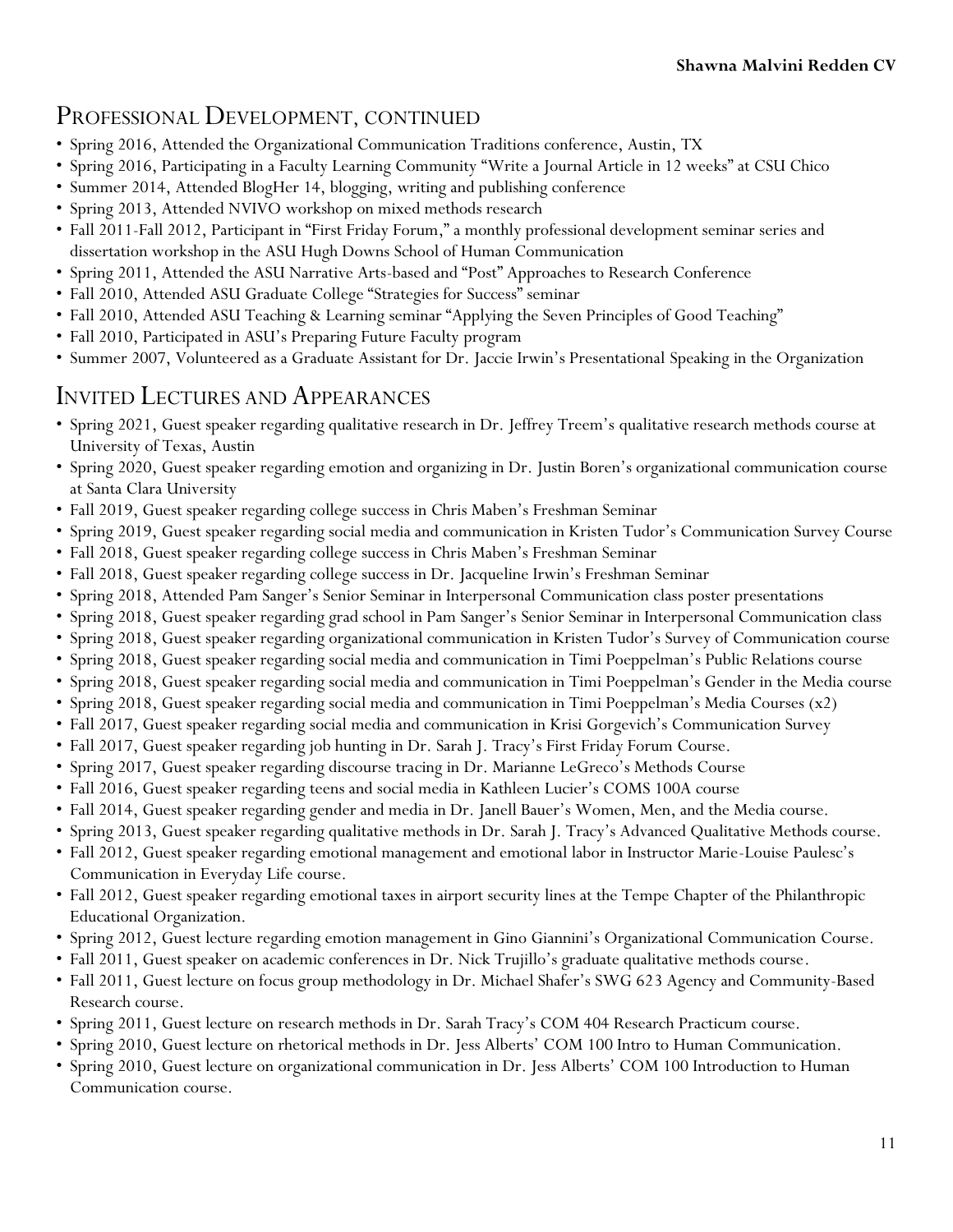# CORPORATE TRAINING/WORKSHOPS

- Spring 2020, faculty-led workshop at Sacramento State titled "Cultivating Compassion and Encouraging Empathy at Work"
- Summer 2018, led a workshop titled "Cultivating Respect and Encouraging Empathy in the Mediation Process" for the Civil Harassment Mediation program for the Sacramento County Courthouse.
- Spring 2018, "Organizational culture and change: A workshop on communication and leadership in organizations," presented for Butte Community College's Leadership Development Institute
- Spring 2016, "Organizational culture and change: A workshop on communication and leadership in organizations," presented for Butte Community College's Leadership Development Institute
- Fall 2015, "Qualitative data analysis: Unmasking the backstage steps of making sense of qualitative data*.*" Short course and workshop co-presented at the annual meeting of the National Communication Association, Las Vegas, NV.
- Summer 2015, "Making meaning of data: A workshop on qualitative data analysis and NVIVO software," a two-day workshop presented at the Center for Applied Behavioral Health Policy, June 2015
- Fall 2014, "Qualitative data analysis: Unmasking the backstage steps of making sense of qualitative data*.*" Short course and workshop co-presented at the annual meeting of the National Communication Association, Chicago, IL.
- Spring 2014, "Asking good questions: A workshop on interview guide development," presented at the Center for Applied Behavioral Health Policy, January 2014
- Fall 2013, "Qualitative data analysis: Unmasking the backstage steps of making sense of qualitative data*.*" Short course and workshop co-presented at the annual meeting of the National Communication Association, Washington, DC.
- Fall 2013, "Finding synergy: A workshop on focus group interviewing," presented at the Center for Applied Behavioral Health Policy, December 2013
- Fall 2013, "Hearing Data: A workshop on qualitative interviewing," presented at the Center for Applied Behavioral Health Policy, November 2013
- Co-author and trainer for the Arizona State University's "A practical guide to organizational change, implementation theory, and evidence based practice," an online webinar (to be launched Fall 2015).
- Fall 2012, "Qualitative data analysis: Unmasking the backstage steps of making sense of qualitative data." Short course and workshop co-presented at the annual meeting of the National Communication Association, Orlando, FL.

# REPORTS

- Malvini Redden, S. (2018). The Reality of Sexting Among Teens. Report for Mindguard, non-profit organization aimed at preventing sextortion and promoting social media among teens.
- Malvini Redden, S. (2015). Promoting recovery and resilience from the impact of mental illness and substance abuse through innovative community solutions. Center for Applied Behavioral Health Policy Annual report.
- McKay, C., Malvini Redden, S., Shafer, M. S., & Sayrs, L. (2014). Bridging the Gap Offender Reentry: Annual Evaluation Report for the Period October 1, 2013 – November 30, 2014. Phoenix, AZ. Arizona State University.
- Shafer, M.S., Hartman-Ellis, B., Malvini Redden, S., Staples, V., Klofkorn, N. & Ashley, A. (2013). Requests for proposals for the greater Arizona Regional Behavioral Health Authority: Recommendations and Development Considerations. Phoenix, AZ, Arizona State University.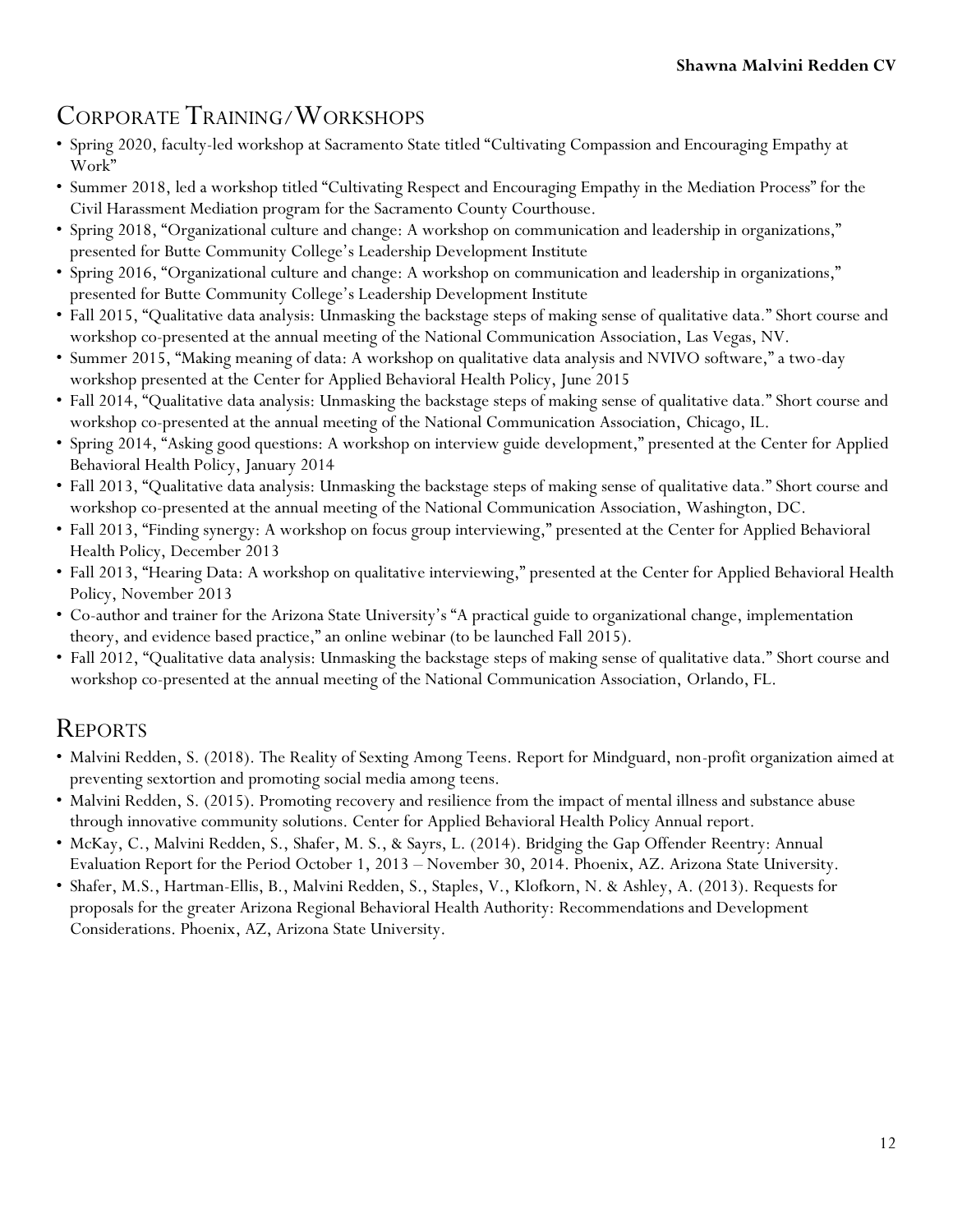## TEACHING EXPERIENCE SUMMARY

#### **INSTRUCTOR OF RECORD**

- Seminar in Organizational Communication (Graduate) Qualitative Research Methods (Graduate)
- Senior Seminar in Organizational Communication Intro to Organizational Communication
- Applied Organizational Communication (Graduate) Communication Scholarship (Writing intensive)
- Critical Analysis of Messages (Writing intensive) Intro to Interpersonal Communication
- Leadership Group Communication (Online) Small Group Communication
- Interpersonal Special Topics: Relational Leadership Communication Experience
- Theories of Interpersonal Communication Intro to Argumentation
- Communication & Social Media (Graduate)

#### **GRADUATE SEMINAR ASSISTANT FOR DOCTORAL LEVEL COURSES**

- 
- Advanced Qualitative Methods Advanced Qualitative Data Analysis

#### **TEACHING ASSISTANT**

● Intro to Human Communication (Large lecture) ● Presentational Speaking in the Organization (Large lecture)

### TEACHING EXPERIENCE

#### **COMMUNICATION STUDIES DEPARTMENT, SACRAMENTO STATE UNIVERSITY**

#### *Assistant Professor*

- COMS 298, Communication & Social Media (Special Topics Graduate Seminar), Spring 2020
- COMS 217, Assessing Communication Behaviors in Organizations (Graduate Seminar), Spring 2017
- COMS 206, Organizational Communication (Graduate Seminar), Fall 2016, Fall 2019
- COMS 200, Qualitative Research Methods (Graduate Seminar), Fall 2017, Fall 2018, Fall 2020
- COMS 180, Senior Seminar in Organizational Communication, Fall 2016 (2 sections), Spring 2017, Fall 2017, Spring 2018, Fall 2018, Spring 2019 (2 sections), Fall 2019, Spring 2020 (2 sections), Fall 2020, Spring 2021, Fall 2021 (2 sections)
- COMS 145, Introduction to Organizational Communication, Summer 2017, Summer 2018, Summer 2019, Fall 2019, Summer 2020
- COMS 143, Theories of Interpersonal Communication, Winter 2019 (Online)
- COMS 100B, Critical Analysis of Messages, Spring 2017

#### **COMMUNICATION STUDIES DEPARTMENT, CALIFORNIA STATE UNIVERSITY, CHICO**

*Assistant Professor*

- CMST 331, Communication Scholarship, Fall 2015, Spring 2016
- CMST 370, Intro to Organizational Communication, Fall 2015, Spring 2016

#### **COMMUNICATION STUDIES DEPARTMENT, SACRAMENTO STATE UNIVERSITY**

*Part-Time Faculty*

- COMS 180, Senior Seminar in Organizational Communication, Fall 2013, Spring 2014, Fall 2014, Spring 2015
- COMS 100B, Critical Analysis of Messages, Fall 2013, Spring 2014, Fall 2014, Spring 2015
- COMS 143, Theories of Interpersonal Communication, Spring 2015
- 
- 
- 
- 
- 
- 
-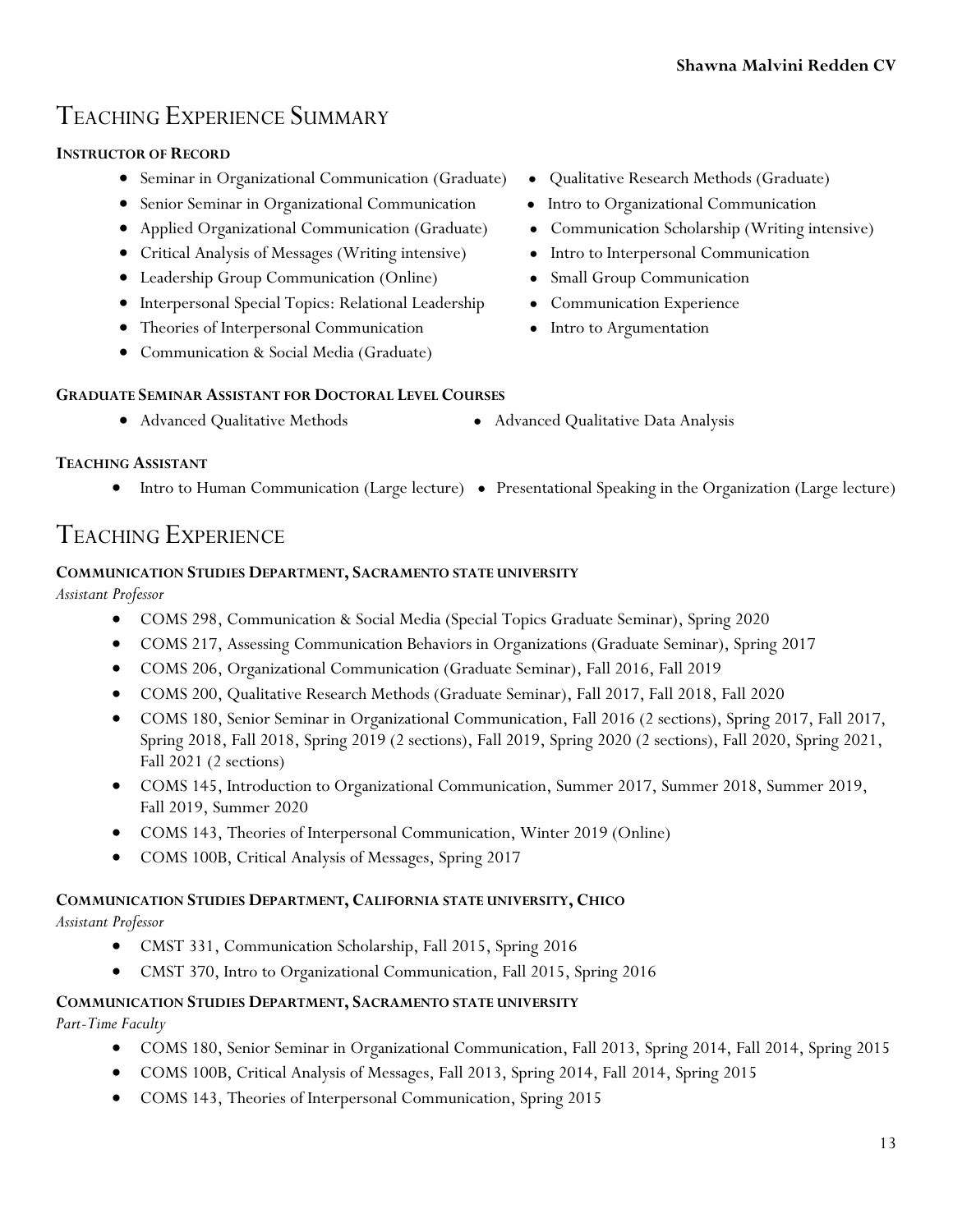#### **HUGH DOWNS SCHOOL OF HUMAN COMMUNICATION, ARIZONA STATE UNIVERSITY**

*Graduate Seminar Assistant, doctoral level courses*

- COM 609, Advanced Qualitative Methods, Spring 2012
- COM 692, Advanced Qualitative Data Analysis, Spring 2012

*Course Designer/Primary Instructor/Teaching Associate*

- COM 400, Interpersonal Special Topics: Relational Leadership, Fall 2010
- COM 110, Intro to Interpersonal Communication, Spring 2012
- COM 430, Leadership Group Communication (online), Summer 2011, Summer 2010
- COM 230, Small Group Communication, Fall 2010, Spring 2010, Fall 2009

*Teaching Assistant, large lecture course.* 

COM 100, Intro to Human Communication, Spring 2010

#### **COMMUNICATION STUDIES DEPARTMENT, CALIFORNIA STATE UNIVERSITY SACRAMENTO**

*Primary Instructor/Teaching Associate.* 

- COMS 2, Intro to Argumentation, Fall 2008
- COMS 5, Communication Experience, Spring 2008, Fall 2007

*Graduate Assistant, large lecture course.* 

COMS 103, Presentational Speaking in the Organization, Spring 2007

### ADVISING & MENTORING

#### **COMMUNICATION STUDIES DEPARTMENT, SACRAMENTO STATE UNIVERSITY**

*Graduate Advising*

Trenton Sanders, MA expected Spring 2022, Thesis Jennifer Hayes, MA expected Spring 2020, Comprehensive Exams Tiffany Mabalot, MA expected Spring 2020, Comprehensive Exams Erik Ramirez, MA earned Spring 2019, Thesis Kyle Hanners, MA earned Spring 2018, Thesis

#### *Graduate Committees*

Amanda Gedda, MA expected Fall 2021, Thesis Annie Connelly, MA expected Fall 2021, Thesis Carlos Rodriguez, MA expected Spring 2021, Thesis Erika Jauregui, MA earned Spring 2021, Comprehensive Exams Rachel Marthaler, MA earned Spring 2021, Comprehensive Exams Samantha Mapes, MA earned Spring 2021, Comprehensive Exams Arielle Newton, MA earned Fall 2021, Comprehensive Exams Miles Schuster, MA earned Fall 2020, Thesis Leland Gordon, MA earned Fall 2019, Comprehensive Exams (qualitative methods only) Michael Rangoonwala, MA earned Spring 2019, Thesis Tyler Wycoff, MA earned Fall 2018, Comprehensive Exams (qualitative methods only) Shaminder Singh, MA earned Summer 2018, Thesis Haley Schaaf, MA earned Spring 2018, Comprehensive Exams Clay Cederquist, MA earned Spring 2017, Thesis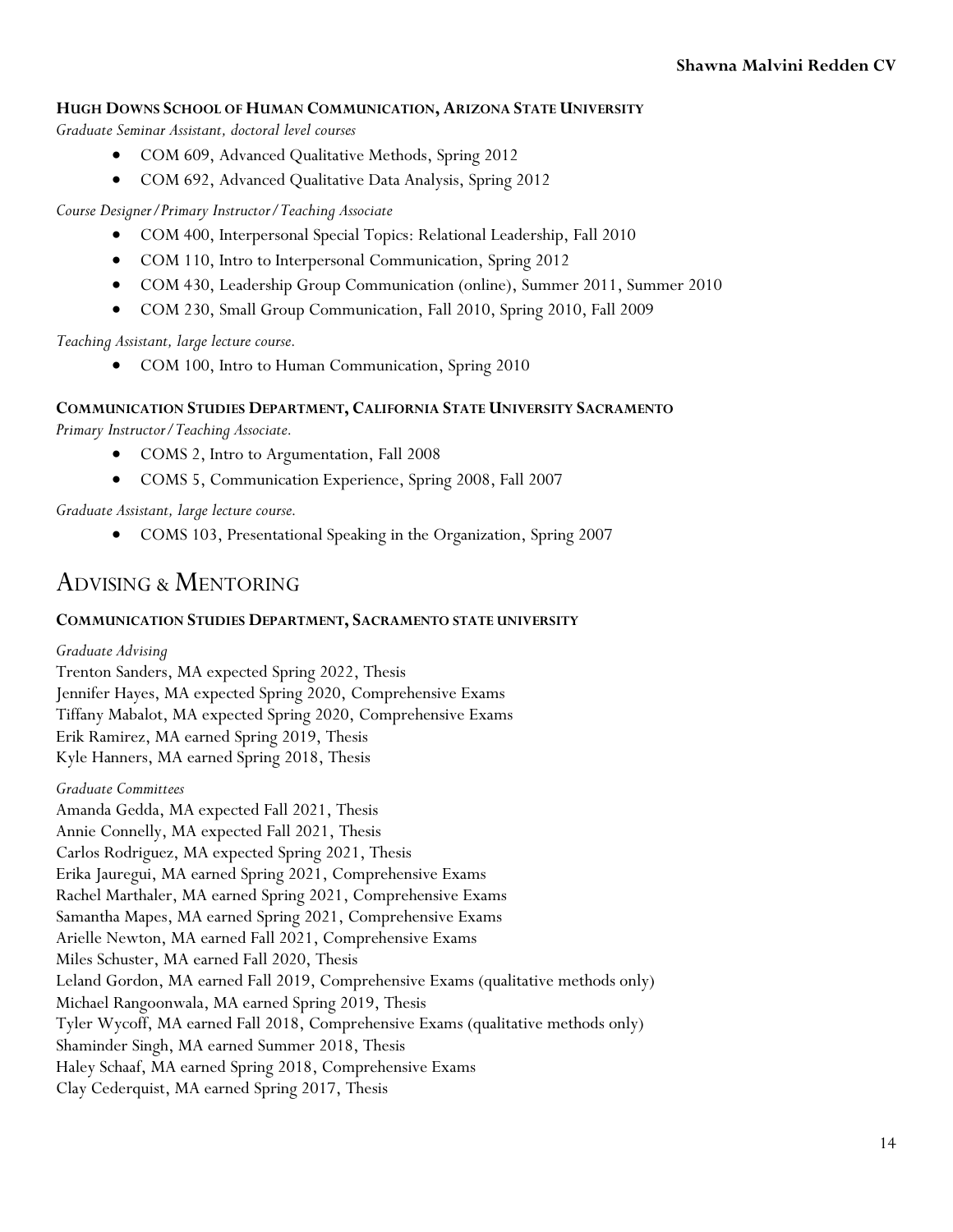## ADVISING AND MENTORING, CONTINUED

#### **COMMUNICATION STUDIES DEPARTMENT, SACRAMENTO STATE UNIVERSITY**

#### *Mentoring*

Olivia Falco, BA student and research assistant, supervised independent research project, Fall 2020 Anika Newman, BA student and research assistant, supervised independent research project, Fall 2020 Annie Connelly, MA student and research assistant, supervised data analysis activities, Summer 2020 Storm Sharar, MA student and research assistant, supervised data analysis activities, Summer 2020 Arielle Newton, MA student and teaching assistant, mentored regarding teaching activity, Fall 2019 Jennifer Hayes, MA student and research assistant, supervised data analysis activities, Spring 2019 Samantha Mapes, MA student and research assistant, supervised data analysis activities, Spring 2019 Erik Ramirez, MA student, supervised independent research project, Fall 2018 Chris Anthony, BA student and research assistant, supervised data analysis activities, Spring 2018 Kyle Hanners, MA student, supervised independent research project, Fall 2017 Kyle Hanners, MA student, helped develop application for the CSU Chancellor's Doctoral Incentive Program (award received)

### DISCIPLINARY SERVICE

#### **LEADERSHIP ROLES**

- Western States Communication Association Second Vice President 2020-2022 (extended term due to COVID-19) February 2021, organized a "Why Should I Go To Graduate School" discussion panel with faculty and graduate students
- Vice Chair Elect, National Communication Association, Organizational Communication Division

#### **COMMITTEE SERVICE**

- Summer 2019 to present, editorial board member of *Western Journal of Communication*
- Fall 2017, Invited member, National Communication Association Ethnography Division Nominating Committee
- Summer 2017, Chair, National Communication Association Ethnography Division Aural-Visual Award Committee
- Spring 2012, Organizing the New Members' Breakfast for the Organizational Communication division of the International Communication Association

#### **CONTRIBUTIONS TO DISCIPLINARY SCHOLARSHIP**

- Spring-Fall 2021, Co-guest editor "Emotional Communication, Organizations, and Sustainability" special issue of *Sustainability*
- Spring-Summer 2021, Invited reviewer, *Western Journal of Communication, Management Communication Quarterly, Communication Monographs*
- Fall 2020, Invited reviewer, *Communication Studies*
- Spring-Summer 2020, Invited reviewer, *Management Learning (x2), Communication Monographs, Journal of Applied Communication Research*
- Fall 2019, Invited reviewer, *Journal of Applied Communication Research*
- Summer 2019, Invited reviewer, *Management Communication Quarterly*
- Spring-Summer 2019, Invited reviewer, *Management Learning*
- Spring 2019, Invited reviewer, *Human Relations*
- Spring 2019, Article reviewer, Organizational Communication Division, National Communication Association
- Fall 2018, Article reviewer, the Organization for Research about Women and Communication, Western States Communication Association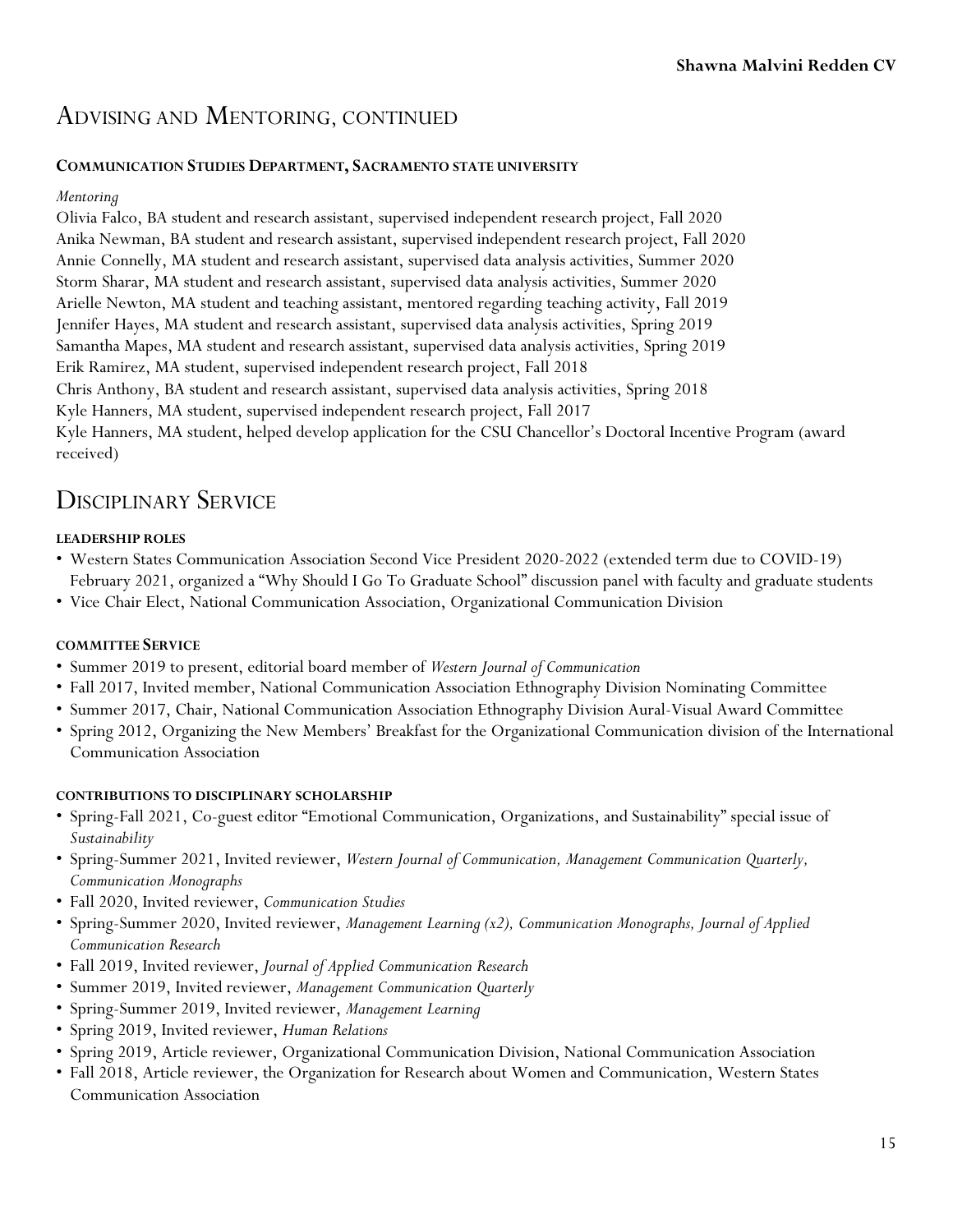## DISCIPLINARY SERVICE, CONTINUED

#### **CONTRIBUTIONS TO DISCIPLINARY SCHOLARSHIP, CONTINUED**

- Spring 2018, Article reviewer, Organizational Communication and Ethnography Divisions, National Communication Association
- Summer 2017, Invited reviewer, *Management Communication Quarterly, Departures in Critical Qualitative Research*
- Spring 2017, Panel Chair, International Communication Association conference, Organizational Communication division
- Spring 2017, Article reviewer, Organizational Communication Division and Ethnography Division, National Communication Association
- Spring 2017, Invited reviewer, *Departures in Critical Qualitative Research, Management Communication Quarterly*
- Fall 2016, Article reviewer, Organizational Communication Division, International Communication Association
- Spring 2016, Invited reviewer, *Human Relations Journal*
- Spring 2016, Article reviewer, Organizational Communication Division, National Communication Association
- Fall 2015, Article reviewer, Instructional Communication Division, International Communication Association
- Fall 2015, Article reviewer, Organizational Communication Division, International Communication Association
- Spring 2015, Article reviewer, Organizational Communication Division, National Communication Association
- Fall 2014, Article reviewer, Organizational Communication Division, International Communication Association
- Fall 2014, Article reviewer, Organizational Communication Interest Group, Western States Communication Association
- Summer 2014, Invited reviewer, *Western Journal of Communication*
- Spring 2014, Article reviewer, Organizational Communication Division, National Communication Association
- Spring 2014, Article reviewer for the Ethnography Division, National Communication Association
- Fall 2013, Article reviewer, Organizational Communication Division, International Communication Association
- Spring 2013, Invited reviewer, *Management Communication Quarterly*
- Spring 2013, Article reviewer, Ethnography Division, National Communication Association
- Summer 2012, Invited reviewer, *Management Communication Quarterly*
- Spring 2012, Article reviewer for the Spiritual Communication Division, National Communication Association
- Spring 2012, Article reviewer for the Student Division, National Communication Association
- Spring 2011, Article reviewer for the Spiritual Communication Division, National Communication Association

# CSUS INSTITUTIONAL SERVICE

#### **UNIVERSITY**

- Fall 2021-2024, Institutional Review Board, Arts & Letter Representative
- Fall 2020-Fall 2021, Member, Graduate Holistic Admissions Workgroup
- Spring 2020, Faculty Moderator for Arts & Letters, University Student Research Symposium
- Spring 2020, Reviewer, Research and Creative Activities Grant Program
- Spring 2019, Reviewer, Research and Creative Activities Grant Program
- Fall 2018-2021, Institutional Review Board, Arts & Letter Representative
- Fall 2018-2021, Livingstone Annual Faculty Lecture Committee
- Spring 2018, Faculty Juror for Arts & Letters, University Student Research Symposium
- Spring 2018, Reviewer, Research and Creative Activities Grant Program
- Fall 2017-2018, Institutional Review Board, Arts & Letters Representative (alternate, attending all meetings)
- Summer 2017, Invited speaker, Faculty Mentoring Panel, New Faculty Orientation
- Spring 2017, Faculty Juror for Arts & Letters, University Student Research Symposium
- Spring 2017-Fall 2018, Member, Strategic Community Engagement Taskforce
- Spring 2017, Reviewer, Research and Creative Activities Grant Program
- Spring 2017-2019, Advisor, Alpha Phi Sorority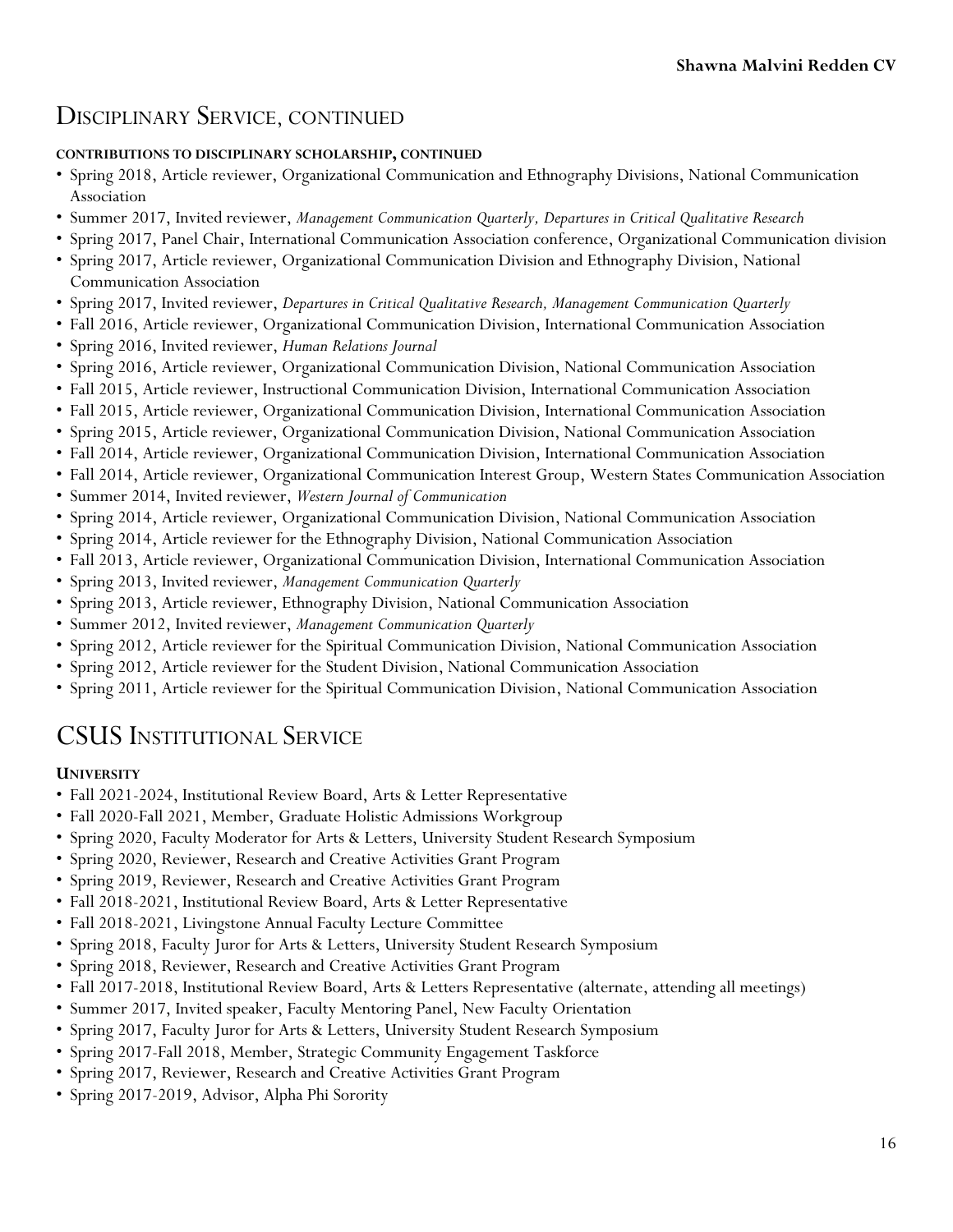## CSUS INSTITUTIONAL SERVICE, CONTINUED

### **UNIVERSITY, CONTINUED**

- Spring 2017, Member, Writing Across the Curriculum Writing Rubric Pilot Program
- Fall 2016-2018, Alternate, Faculty Senate (served as primary senator Spring 2017)
- Fall 2013, Reviewer for the Pedagogy Enhancement Award program

#### **COMMUNICATION STUDIES DEPARTMENT**

- Summer 2021, hosted TA and new graduate student orientations
- Summer 2020, hosted TA and new graduate student orientations; Started "First Thursdays" professional development
- Summer 2019, hosted TA and new graduate student orientations; Started "First Thursdays" professional development
- Spring 2019, hosted TA and new graduate student orientations; Information session to recruit for graduate program
- Spring 2019, Organized and MC'd the Communication Studies Master's Hooding Ceremony
- Fall 2018, member of the Faculty Retreat planning committee
- Fall 2018-present, Teaching Associate Coordinator for COMS 5 Communication Experience
- Spring 2018, Organized and MC'd the Communication Studies Master's Hooding Ceremony
- Spring 2018, hosted three professional development colloquia for graduate students
- Fall 2017-Spring 2019, Teaching Associate Coordinator for COMS 4 Introduction to Public Speaking
- Summer 2017, member, search committee for ASC I
- Fall 2016-present, Graduate Committee Member
- Fall 2016-present, Advisor, Communication Graduate Student Association
- Fall 2016, Future Hornet Day department representative

## CSUS LEADERSHIP POSITIONS

• Fall 2017-present, Graduate Program Coordinator, Graduate Committee Chair

### ASU INSTITUTIONAL SERVICE [selected examples]

- Spring 2010-Fall 2012, Grant Reviewer, Jump Start Research Award Program, Graduate Professional Student Association
- Spring 2012, Planned and coordinated a community service day for the students, faculty, and staff of the Hugh Downs School at Crockett Elementary School, an underfunded public elementary school in downtown Phoenix. Recruited 60 volunteers and raised \$1,100 in donations to paint an 86-foot mural and organize a teachers' resource room.
- Spring 2010-2012, Hugh Downs School grad student recruitment weekend; planning committee member, coordinated research colloquium, presented research
- Fall 2009-Fall 2011, Grant Reviewer, Independent Research Award Program, Graduate Professional Student Association
- Spring 2010, Spring 2011, Invited Reviewer, Centennial Professor Award competition, GPSA
- Spring 2011, Volunteer for the ASU Narrative Arts-based and "Post" Approaches to Research Conference
- Fall 2010, Invited speaker, Hugh Downs School New Graduate Instructor Orientation
- Fall 2009, Spring 2010, Peer Reviewer, Teaching Excellence Award Program, Graduate Professional Student Association
- Fall 2009, Coordinated the Project for Wellness and Work Life colloquium with Marcy Karin

## ASU LEADERSHIP POSITIONS

- 2011-2012, President, ASU Communication Graduate Student Association
- 2010-2011, Vice President, ASU Communication Graduate Student Association